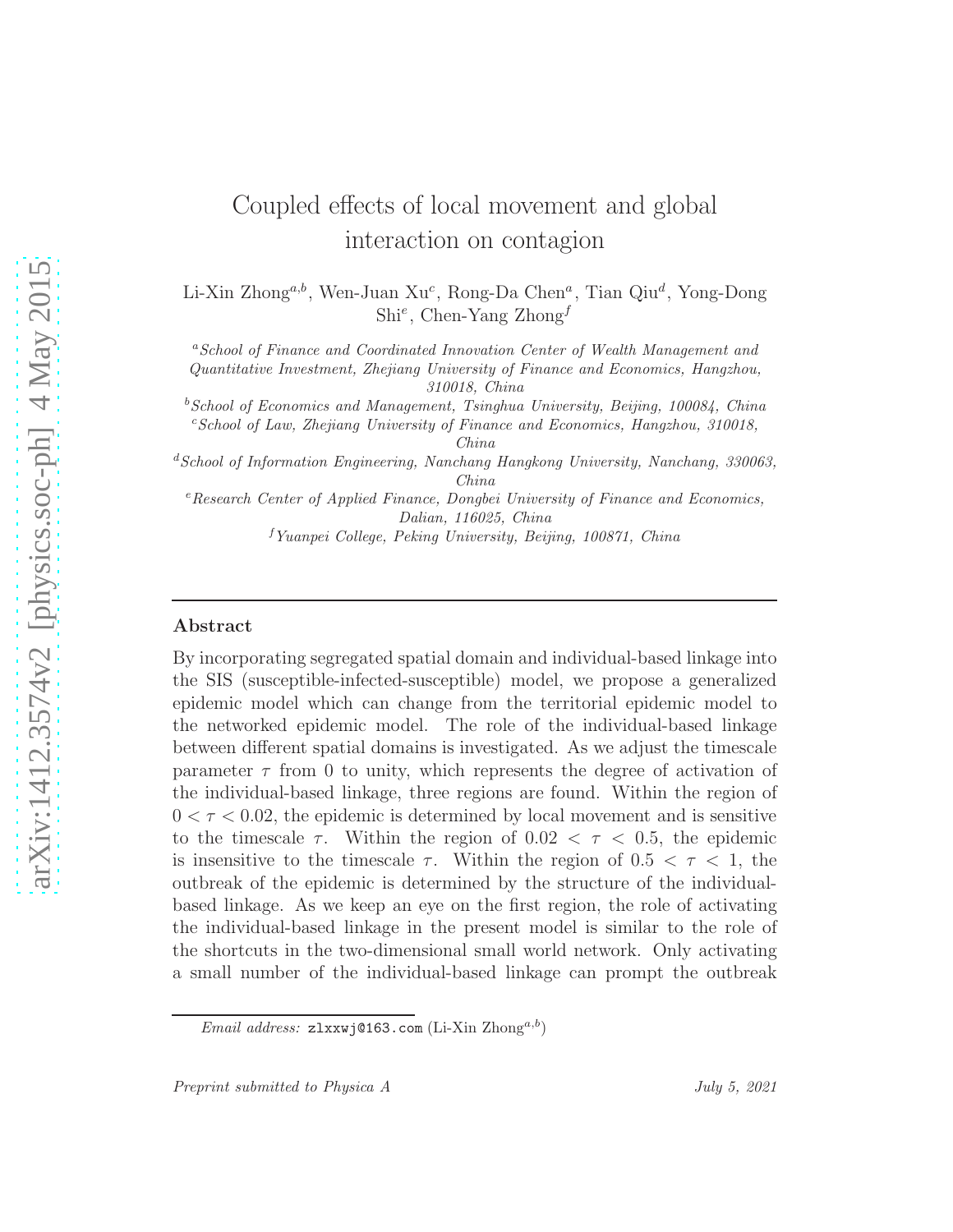of the epidemic globally. The role of narrowing segregated spatial domain and reducing mobility in epidemic control is checked. These two measures are found to be conducive to curbing the spread of infectious disease only when the global interaction is suppressed. A log-log relation between the change in the number of infected individuals and the timescale  $\tau$  is found. By calculating the epidemic threshold and the mean first encounter time, we heuristically analyze the microscopic characteristics of the propagation of the epidemic in the present model.

Keywords: local movement, individual-based linkage, multi-layer network, SIS model

# 1. Introduction

Over the past two decades, the world has witnessed the threat of infectious disease with long-range transmission, such as the severe acute respiratory syndrome (SARS), the pandemic Influenza A (H1N1) and the 2014 Ebola epidemic. An outbreak of the epidemic in human society is closely related to the spatial scale and the interaction structure. G. Chowell et al. have investigated the growth patterns of the 2014 Ebola epidemic at different spatial scales[\[1](#page-16-0)]. They have found that the global and the local growth rates exhibit different scaling laws. Depending upon the Cuban contact-tracing detection system, S. Clemencon et al. have studied the HIV/AIDS epidemics in Cuba[\[2\]](#page-16-1). They have found that the contact network exhibits a pattern with high intra-connectivity and low inter-connectivity. Understanding the reaction-diffusion processes in complex systems and finding an effective way to prevent and control the outbreak of infectious disease have become an urgent but difficult challenge[\[3](#page-16-2)].

In modelling the propagation of infectious disease, the susceptible-infectedsusceptible (SIS) model and the susceptible-infected-recovered (SIR) model represent two distinctive disease transmission processes[\[4](#page-17-0), [5](#page-17-1), [6\]](#page-17-2). In the SIS model, each individual is initially in one of the two states: S (susceptible) and I (infected). A susceptible individual may become infected as he encounters an infected individual, and an infected individual may become susceptible again after some time. In the SIR model, each individual is initially in one of the three states: S, I and R (recovered). The only difference between the SIS model and the SIR model is that, in the SIR model, an infected individual firstly becomes healthy (recovered), when he is immune to the disease. After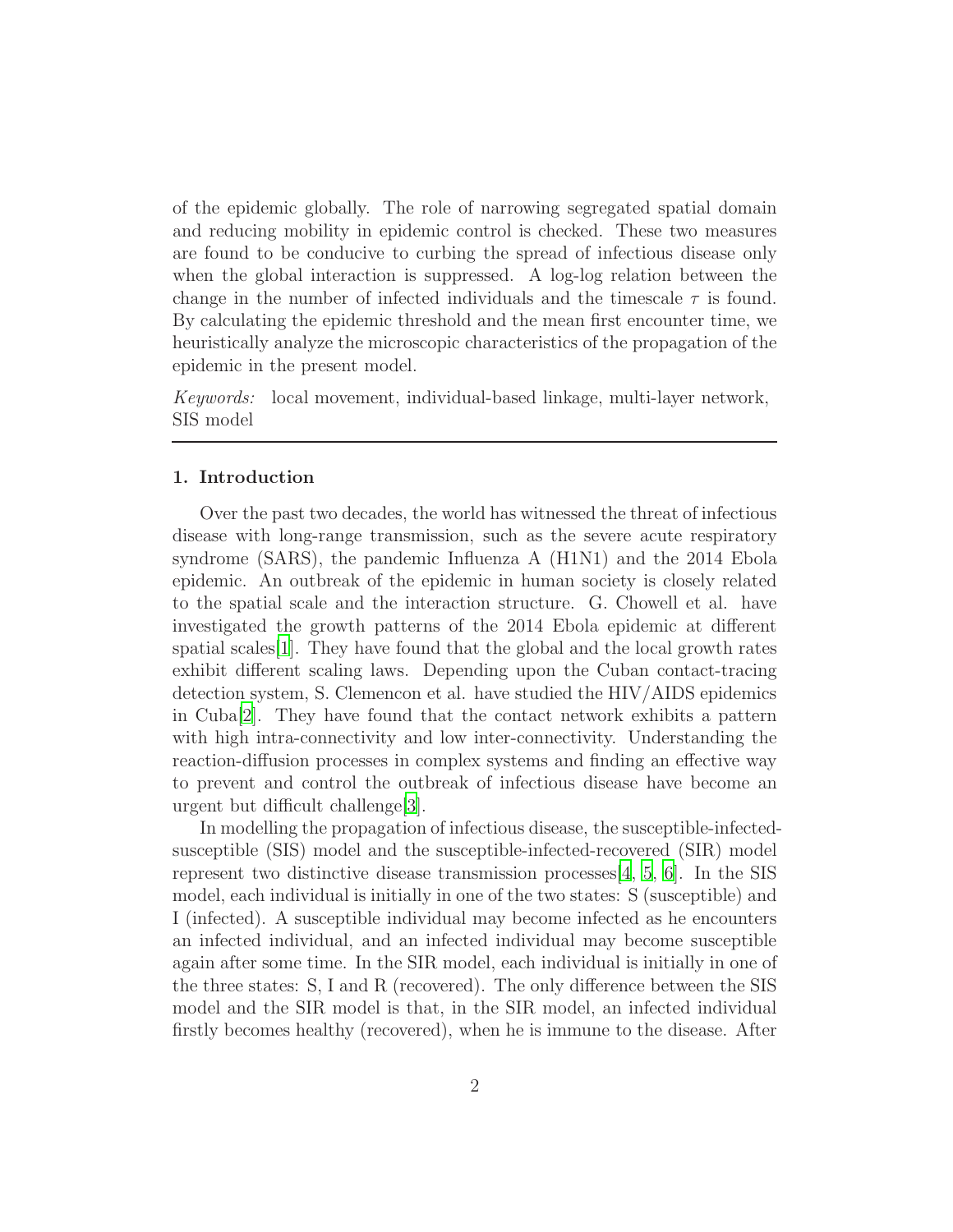some time, the recovered individual may become susceptible to the disease again.

The spread of infectious disease is closely related to mobility patterns and interaction patterns of the population[\[12,](#page-17-3) [13](#page-17-4), [14,](#page-17-5) [15](#page-18-0)]. An individual may move about aimlessly like a floating boat in the ocean or travel along a certain path like a move on the chessboard. Two individuals may interact with each other day after day because they are in the same firm or only have a chance encounter because neither of them likes establishing a fixed relationship with any other people. The mobility patterns and the interaction patterns have been extensively studied in the coevolutionary dynamics. M. Perc et al. have studied the coevolution of individual strategies and interaction structures, the coevolutionary rules are quite important in the occurrence of a variety of dynamical effects[\[7](#page-17-6)]. A. Szolnoki et al. have studied the effects of mobility patterns on the emergence of cyclic dominance, the mutual relations of pattern formation, the impact of mobility and the emergence of cyclic dominance are found[\[8\]](#page-17-7). The original research related to the promising field can be found in refs[\[9](#page-17-8), [10](#page-17-9), [11\]](#page-17-10). In order to understand the of underlying structure in the evolution of collective behaviors, different network models are usually borrowed to simulate the mobility patterns and the interaction patterns[\[16](#page-18-1), [17,](#page-18-2) [18,](#page-18-3) [19,](#page-18-4) [20,](#page-18-5) [21](#page-18-6), [22](#page-18-7)]. The existing network models can be classified into two families: the network with a single layer, including regular network, random network and scale-free network[\[23](#page-18-8), [24,](#page-18-9) [25,](#page-18-10) [26,](#page-18-11) [27\]](#page-19-0), and the network with multiple-layers[\[28](#page-19-1), [29](#page-19-2), [30](#page-19-3), [31](#page-19-4), [32](#page-19-5)], which consists of two or more sub-networks. S. V. Buldyrev et al. have studied the properties of two interdependent networks[\[33](#page-19-6)], a broader degree distribution is found to increase the vulnerability of the interdependent networks. J. X. Gao et al. have studied the percolation properties of interacting networks[\[34](#page-19-7)], an analytical framework has been developed.

In relation to the role of network structures in the outbreak of the epidemic, Z.H. Liu et al. have investigated the role of community structure in epidemic propagation[\[35](#page-19-8), [36,](#page-19-9) [37\]](#page-19-10). They have found that the existence of community structure leads to a smaller threshold of epidemic outbreak. Z.M. Yang et al. have studied the effect of connection patterns on the outbreak of epidemic. They have found that a heterogeneous network structure accelerates the spread of infectious disease[\[38](#page-19-11), [39,](#page-19-12) [40,](#page-20-0) [41\]](#page-20-1). K. P. Chan et al. have investigated the effect of aging and links removal on epidemic spread in scalefree networks. The local and global spreads are found to be related to the number of links removed[\[42](#page-20-2)]. M. Dickison et al. have studied the epidemic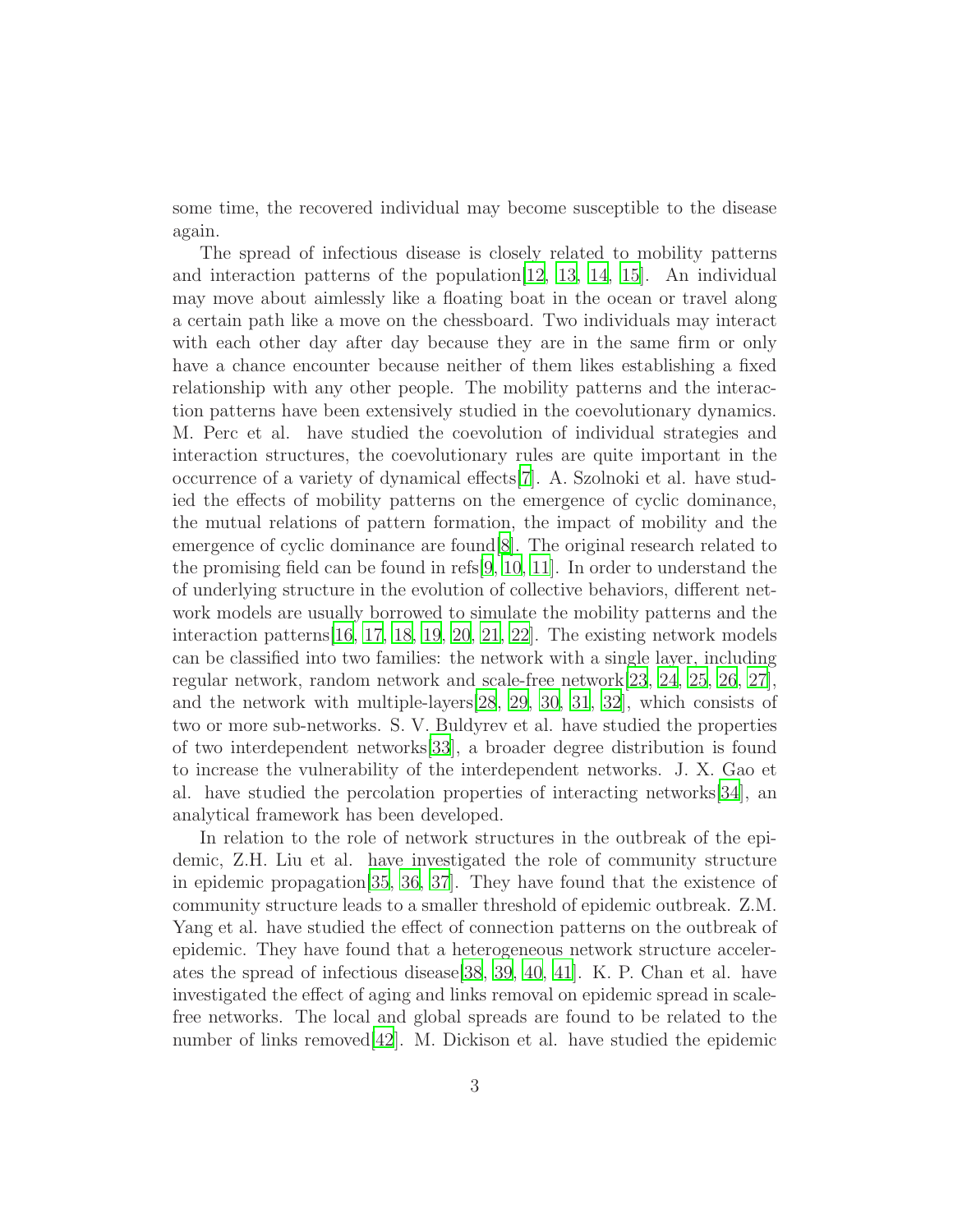spreading on interconnected networks. A global endemic state is found to be related to the strongly-coupled or weakly-coupled network systems[\[43\]](#page-20-3). X. F. Fu et al. have studied the effect of mobility patterns on the outbreak of epidemic. They have found that the change of encounter probability, which may result from the change of population density or the change of moving probability, plays an important role in the change of infected individuals[\[44,](#page-20-4) [45\]](#page-20-5). V. Colizza et al. have investigated the invasion dynamics in metapopulation systems. They have found that the heterogeneous connectivity and the mixed mobility pattern play an important role in the outbreak of epidemic [\[46\]](#page-20-6). C. Granell et al. have studied the interrelation between the spread of an epidemic and the risk awareness  $[47]$  $[47]$ . They have found that there exists a critical point for the onset of the epidemics. M. Boguna et al. have studied the conditions for the absence of an epidemic threshold in heterogeneous networks[\[48](#page-20-8)]. A delicate balance between the number of nodes with a high degree and the topological distance is found to be quite important for the occurrence of the threshold.

Until today, in relation to the role of mobility patterns and connection patterns in the outbreak of epidemic, most of the studies consider the two factors respectively. However, in the real world, the evolutionary dynamics in reaction-diffusion systems is usually determined by the coupling of mobility and connectivity, especially the group dynamics in social and economic systems [\[49,](#page-20-9) [50,](#page-20-10) [51,](#page-21-0) [52](#page-21-1), [53\]](#page-21-2). For example, a susceptible individual may be infected by an unknown individual in a random walk after dinner or be infected by a business partner. The coupled effects of random walk and pre-arranged interaction on contagion are short of in-depth study. In relation to the measures for disease control and prevention, the government usually takes isolation measures to prevent the epidemic. For example, during the outbreak of the 2014 Ebola epidemic, most countries tighten up on the rules for admitting people into the country. Alvarez Zuzek et al. have measured the effect of isolation in the multiple network[\[54](#page-21-3)]. The epidemic threshold is found to increase with the rise of the isolation time. S. Bonaccorsi et al. have studied the epidemic on the networks that are partitioned into local communities[\[55\]](#page-21-4). Their results indicate that knowing the spectral radius of the graph is quite important in judging whether an overall healthy state is stable or not. V.M. Kenkre et al. have studied the effect of confinement on the spread of epidemics in a system of random walkers who move in n dimensions[\[56\]](#page-21-5). They have found that the spread of the epidemic has a nonmonotonic dependence on the extent of the home range of the individuals.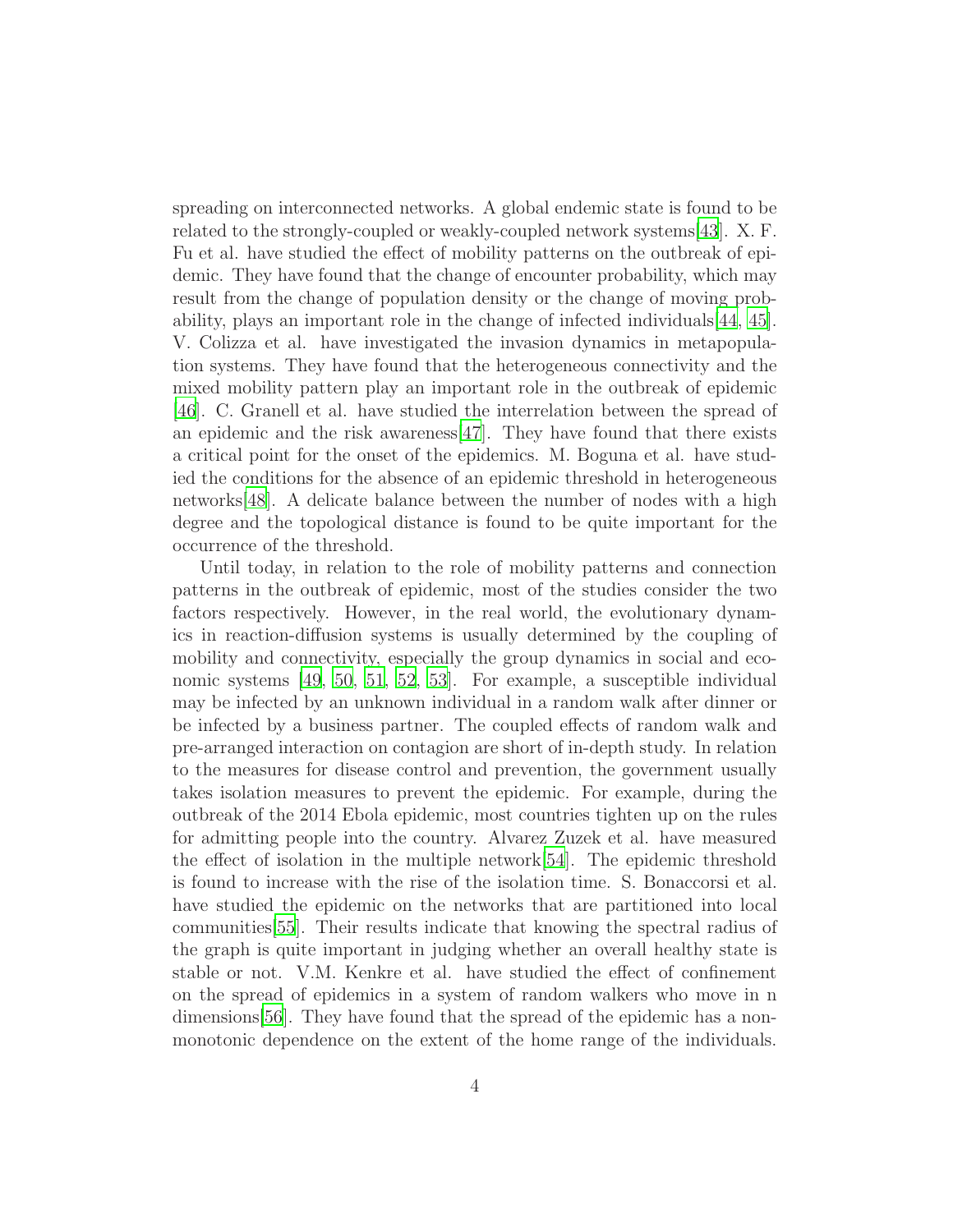A. Apolloni et al. have studied the effect of population partitions, mixing patterns and mobility structures on the spread of the epidemic[\[57](#page-21-6)]. Some efficient strategies controlling the pandemic potential have been found. The related work can also be found in refs[\[58,](#page-21-7) [59,](#page-21-8) [60](#page-21-9), [61,](#page-21-10) [62](#page-22-0)]. A. X. Cui et al. have studied the effects of strong ties on the spread of the epidemic [\[63](#page-22-1)]. They have found that the epidemic prevalence is promoted by the strong ties. Although the mobility patterns and connection patterns have been considered as important factors for the spread of the epidemic, most of the studies focus on the effects of immunization and isolation, which especially rely on the knowledge of one's activity routine and one's friendship network. Generally speaking, compared with the route of random walk, a predefined interaction structure is much easier to be understood. In view of the coupling of random walk and predefined interaction structure, the effect of local activity restriction on global epidemic suppression and the role of the shortcuts existing between the individuals geographically far away are worth extra attention.

Inspired by the metapopulation epidemic model, the territorial epidemic model and the networked epidemic model in refs[\[64,](#page-22-2) [65,](#page-22-3) [66,](#page-22-4) [67](#page-22-5), [68](#page-22-6), [70](#page-22-7), [71,](#page-22-8) [72\]](#page-22-9), in the present model, we incorporate a multi-layer network, which consists of a regular network with segregated spatial domains and a random network representing individual-based linkage, into the SIS model. The coupled dynamics of random walk and pre-arranged linkage is investigated. The role of narrowing segregated spatial domain and reducing mobility in epidemic control is checked. The motivation of the present work is to find out how the individual-based linkage between segregated spatial domains affects the outbreak of the epidemic globally, just as the role of the shortcuts in the outbreak of the epidemic on the small world network. The following are our main findings.

(1)Activating the prearranged linkage between different spatial domains can prompt the outbreak of the epidemic globally. As the value of timescale  $\tau$  ranges continuously from 0 to unity, three regions are observed. Within the region of  $0 < \tau < 0.02$ , the epidemic is determined by local movement and is sensitive to the timescale  $\tau$ . Within the region of  $0.02 < \tau < 0.5$ , the epidemic is insensitive to the timescale  $\tau$ . Within the region of  $0.5 < \tau < 1$ , the outbreak of the epidemic is determined by the structure of the individualbased linkage. The role of activating the prearranged linkage in the present model is similar to the role of the shortcuts in the two-dimensional small world epidemic model. Only activating a small number of the prearranged linkage can effectively promote the global outbreak of the epidemic.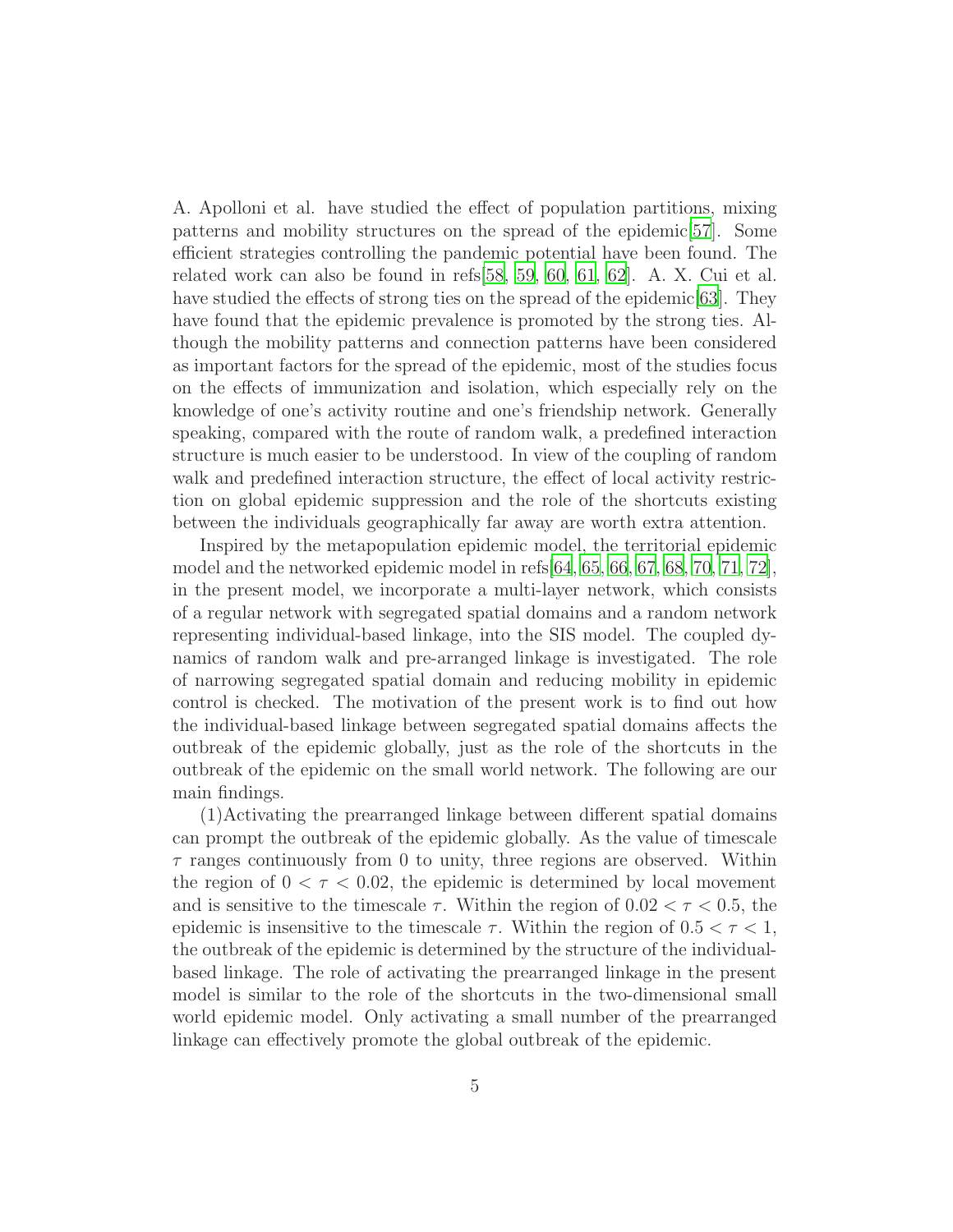(2)The size of the segregated spatial domain plays an important role in the outbreak of the epidemic. As both the overall spatial size and the population size are given, narrowing the segregated spatial domain not only slows down the spread of infectious disease but also leads to a decrease in the number of infected individuals in the final steady state.

(3)Local mobility has a great impact on the global spread of infectious disease. On condition that there is little individual-based connection, reducing local mobility can effectively suppress the global spread of epidemic.

(4)A heuristic analysis indicate that the change of the macroscopic characteristics of the propagation of the epidemic in the present model is closely related to the change of the scaling laws for the epidemic threshold and the mean first encounter time on a two-dimensional lattice with overlapping spatial domains.

The rest of the paper is organized as follows. The SIS model with a multilayer network is introduced in section two. In section three, simulation results are presented and discussed in detail. The epidemic dynamics is analyzed in section four and conclusions are drawn in section five.

### 2. The model

In the present model, each individual has two possible activities: acting as a random walker whose activity domain is restricted to a given local area and acting as a businessman whose activity is confined to interacting with his familiars. In order to model the evolutionary dynamics in local movement and global interaction (activating the prearranged linkage) respectively, we incorporate a multi-layer network with two subnetworks, which are called residential area and relationship network respectively throughout the paper, into the SIS model. The restricted residential area is common in territorial animals, where each individual is confined to local area and shares overlapping area with their neighbors[\[73](#page-22-10), [74\]](#page-23-0). The relationship network is common in human society, which is a kind of relatively fixed person-to-person relation and has nothing to do with geographic distance[\[68](#page-22-6)]. Such relationship is usually modelled as a random network, a small world network or a scalefree network[\[75](#page-23-1), [76](#page-23-2), [77](#page-23-3), [78](#page-23-4)].

Similar to that in ref.[\[64\]](#page-22-2). The residential area is a regular network with  $L \times L$  sites, each of which has eight connected neighbor sites. The overall spatial domain is divided into  $N_{local} = \frac{L}{d_x - \Delta d_x} \times \frac{L}{d_y - \Delta d_y}$  segregated spatial domains. The area of each domain is  $s = d_x \times d_y$  and the overlapping area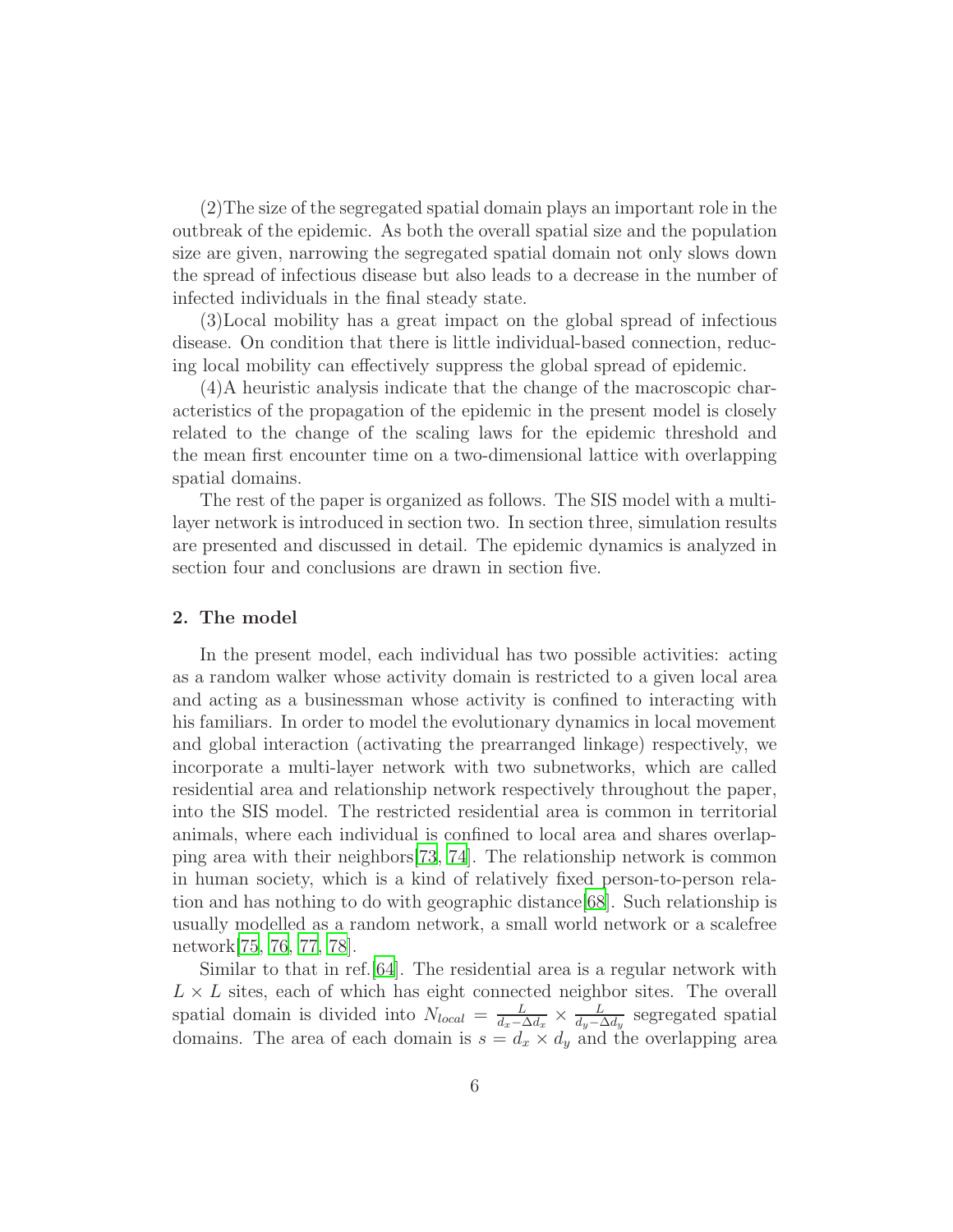of two nearby domains is  $\Delta s = d_y \times \Delta d_x$  or  $d_x \times \Delta d_y$ . There are total N ( $\leq$  $L \times L$ ) individuals staying on the sites of the residential area, each of whom can move along the link between the sites but is not allowed to walk out of the segregated spatial domain which is randomly allocated to each individual at the initial time.

The relationship network is a random network with N sites and  $(N-1)\phi$ links on average for each site. Different sites denote different individuals and the links between sites denote social relations between the individuals. The prearranged interaction only takes place between the individuals with immediate connections. As the value of  $\phi$  increases from 0 to unity, the relationship network changes from a disconnected network to a fully-connected network. Different from the original networked epidemic model, where the existence of the links between different individuals means the existence of the interactions between them. In the present model, the existence of these links only means the possibility of the interactions. Only when the links are activated, the interactions between the individuals really take place.

The reaction-diffusion process in the multi-layer network is as follows. There exists a timescale  $\tau$  between prearranged interaction and local movement. At each time step, an individual i firstly makes his decision whether to interact with his familiar or go for a random walk. He makes prearranged interaction with probability  $\tau$  and makes local movement with probability  $1-\tau$ . In the process of local movement, individual i firstly makes his decision whether to move or not with probability  $v$ . If he chooses "Yes", he randomly chooses a neighbor site from the total nine connected sites to stay on. If the chosen site is outside the local area, he does not move. If he chooses "No", he does not make a movement. After the movement decision has been made, for an infected individual, he becomes susceptible with probability  $p_s$ . For a susceptible individual, he becomes infected with probability  $\frac{n_I}{n_S+n_I}p_I$ , in which  $n<sub>s</sub>$  and  $n<sub>I</sub>$  are the number of susceptible individuals and infected individuals respectively and  $n_s + n_I$  is the total number of individuals on the same site. In the process of prearranged interaction, individual i firstly chooses an individual j from his connected neighbors. Then, if individual i is an infected individual, he becomes susceptible with probability  $p_s$ . If individual i is a susceptible individual and individual j is an infected individual, individual i becomes infected with probability  $p_I$ . The updating is made asynchronously.

Therefore, as the value of timescale  $\tau$  ranges continuously from 0 to unity, the present model changes from the territorial epidemic model to the random network epidemic model. The residential area and the relationship network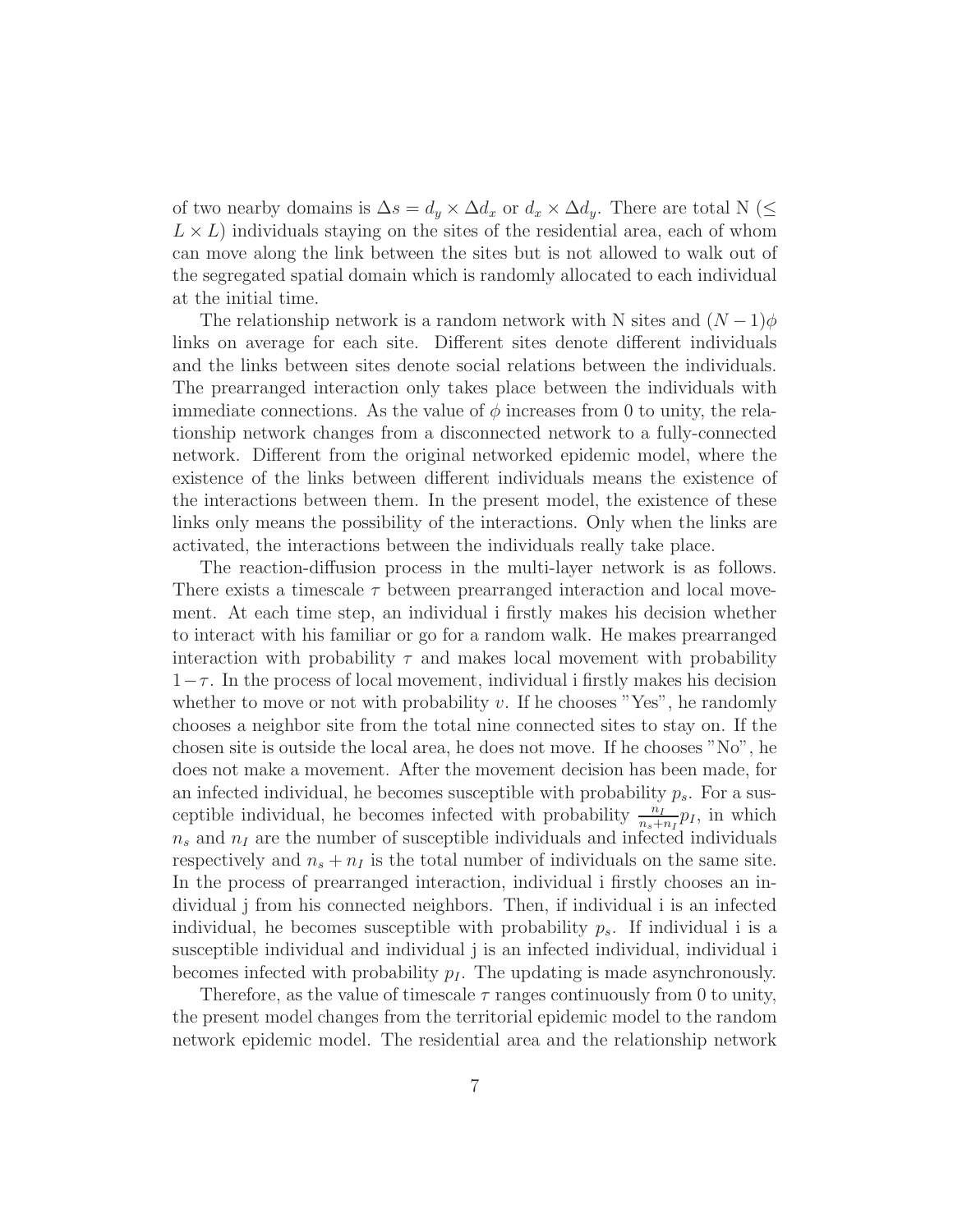

Figure 1: The time-dependent ratio of infected individuals for a system with  $N = 500$ ,  $p_1 = 1, p_s = 0.001, d_x = d_y = 11, v = 0.05, (a) \phi = 0.002, \tau = 0$  (line), 0.001 (slash), 0.01 (slash dotted), 0.1 (slash dotted dotted; (b)  $\phi = 0.002$ ,  $\tau = 0.15$  (line), 0.2 (slash), 0.3 (slash dotted), 0.4 (slash dotted dotted; (c)  $\phi = 0.002$ ,  $\tau = 0.5$  (line), 0.9 (slash), 0.99 (slash) dotted), 1 (slash dotted dotted); (d)  $\phi = 0.01$ ,  $\tau = 0$  (line), 0.001 (slash), 0.01 (slash dotted), 0.1 (slash dotted dotted; (e)  $\phi = 0.01$ ,  $\tau = 0.15$  (line), 0.2 (slash), 0.3 (slash dotted), 0.4 (slash dotted dotted; (f)  $\phi = 0.01$ ,  $\tau = 0.5$  (line), 0.9 (slash), 0.99 (slash dotted), 1 (slash) dotted).

are coupled by the individuals. The local epidemic dynamics and the global epidemic dynamics are coupled by the time scale  $\tau$ . For  $0.5 < \tau < 1$ , the global interaction process is faster than the local interaction process. For  $\tau = 0.5$ , the global interaction process is the same as the local interaction process. For  $0 \leq \tau < 0.5$ , the global interaction process is slower than the local interaction process.

### 3. Simulation results and discussions

In the present model, we especially care about the coupled effects of local movement and prearranged interaction. In this section, the following parameters are given. The overlapping size is  $\Delta d_x = \Delta d_y = 1$ . The overall spatial size is  $L \times L = 100 \times 100$ . The initial ratio of infected individuals is  $\rho_I = 0.05$ . To reduce the influence of boundary effect, the segregated spatial domain is given as a square domain, that is,  $d_x = d_y$ .

In figure 1 we give the time-dependent ratio of infected individuals  $\rho_I$  for different time scale  $\tau$ . In figure 1 (a) - (c), the ratio of prearranged linkage is  $\phi = 0.002$ . In figure 1 (d) - (f), the ratio of prearranged linkage is  $\phi = 0.01$ . Figure 1 (a) shows that, for  $\tau=0$ , which corresponds to the situation where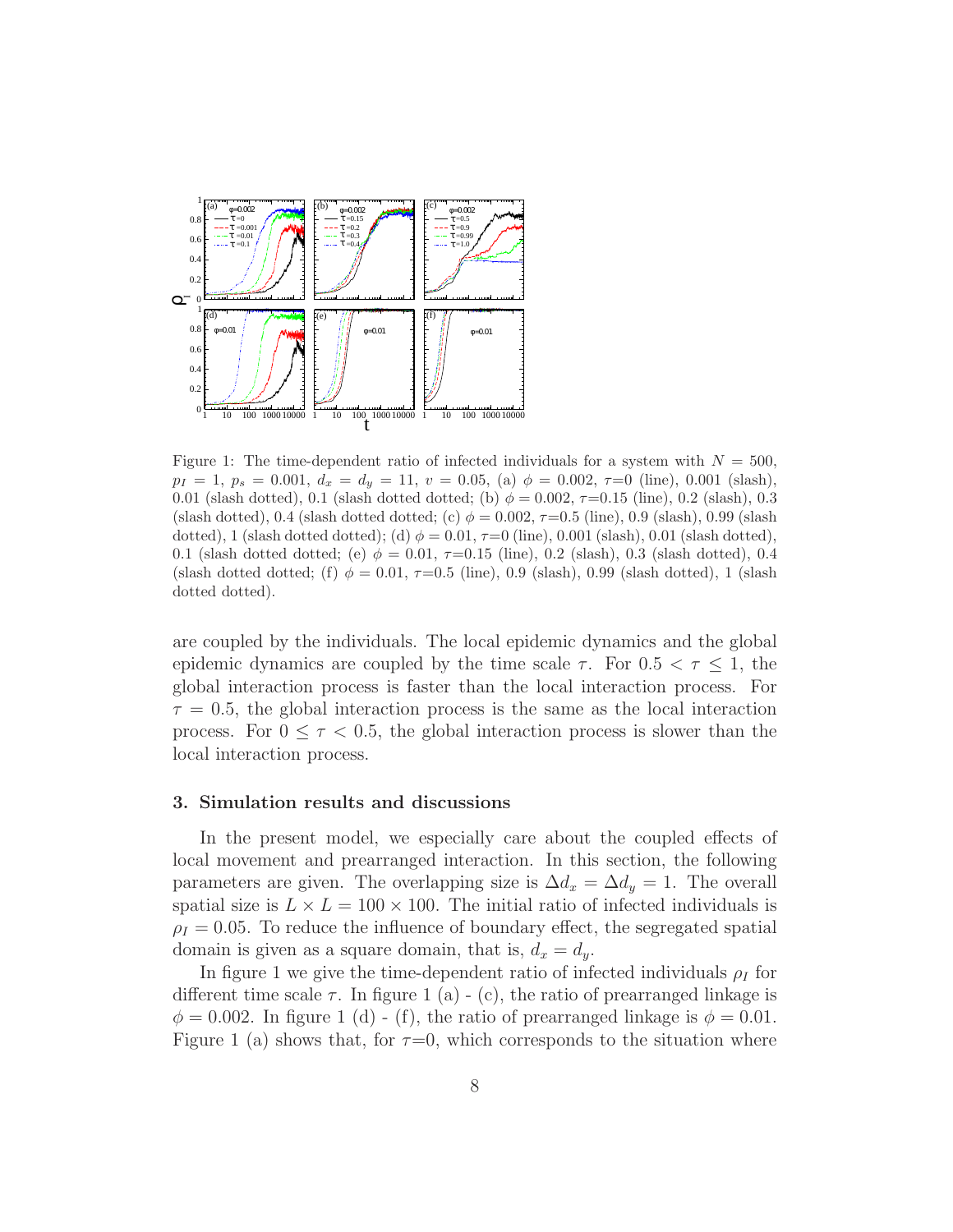the contact between different individuals only results from random walk,  $\rho_I$ increases slowly with time and finally reaches an intermediate level of  $\rho_I \sim$ 0.6. As  $\tau$  increases from  $\tau = 0.001$  to  $\tau = 0.1$ , the relaxation time decreases while the ratio of infected individuals in the final steady state increases with the rise of  $\tau$ . Similar results are also found in figure 1 (d). Therefore, within the range of  $0 < \tau < 0.1$ , the existence of shortcuts between segregated spatial domains has a great impact on the outbreak of the epidemic. The ratio of infected individuals in the final steady state is sensitive to the degree of activation of the prearranged linkage.

Different from the results in figure 1 (a), figure 1 (b) shows that, within the range of  $0.1 < \tau < 0.5$ , the ratio of infected individuals in the final steady state is insensitive to the degree of activation of the prearranged linkage. As  $\tau$  increases from  $\tau = 0.15$  to  $\tau = 0.45$ , the ratio of infected individuals in the final steady state keeps the highest value of  $\rho_I \sim 0.9$  and changes little with the rise of  $\tau$ . Similar results are also found in figure 1 (e).

Figure 1 (c) shows that, as  $\tau$  increases from  $\tau = 0.5$  to  $\tau = 0.99$ , the relaxation time increases while the ratio of infected individuals in the final steady state decreases with the rise of  $\tau$ . For  $\tau=1$ , which corresponds to the situation where the contact between different individuals only results from the prearranged linkage, the ratio of infected individuals in the final steady state is a low level of  $\rho_I \sim 0.37$ . Different from the results in figure 1 (c), figure 1 (f) shows that, within the range of  $0.5 < \tau < 1$ , the ratio of infected individuals in the final steady state changes little with the rise of  $\tau$ . Such results indicate that, for a small value of  $\phi$ , which corresponds to the situation where the relationship network is disconnected, the existence of local movement can prompt the outbreak of the epidemic globally. For an intermediate or a large value of  $\phi$ , which corresponds to the situation where there is no disconnected individuals or disconnected clusters in the relationship network, the outbreak of the epidemic is determined by the structure of the relationship network.

As we keep an eye on the role of the prearranged linkage between different spatial domains in the outbreak of the epidemic, the role of activating the prearranged linkage in the present model is similar to the role of the existence of shortcuts in the two-dimensional small world epidemic model in ref.[\[68\]](#page-22-6). Only activating a small number of the prearranged linkage can prompt the outbreak of the epidemic globally.

In order to find the quantitative relation between  $\rho_I$  and  $\tau$  for a given  $\phi$  and the quantitative relation between  $\rho_I$  and  $\phi$  for a given  $\tau$ , in figure 2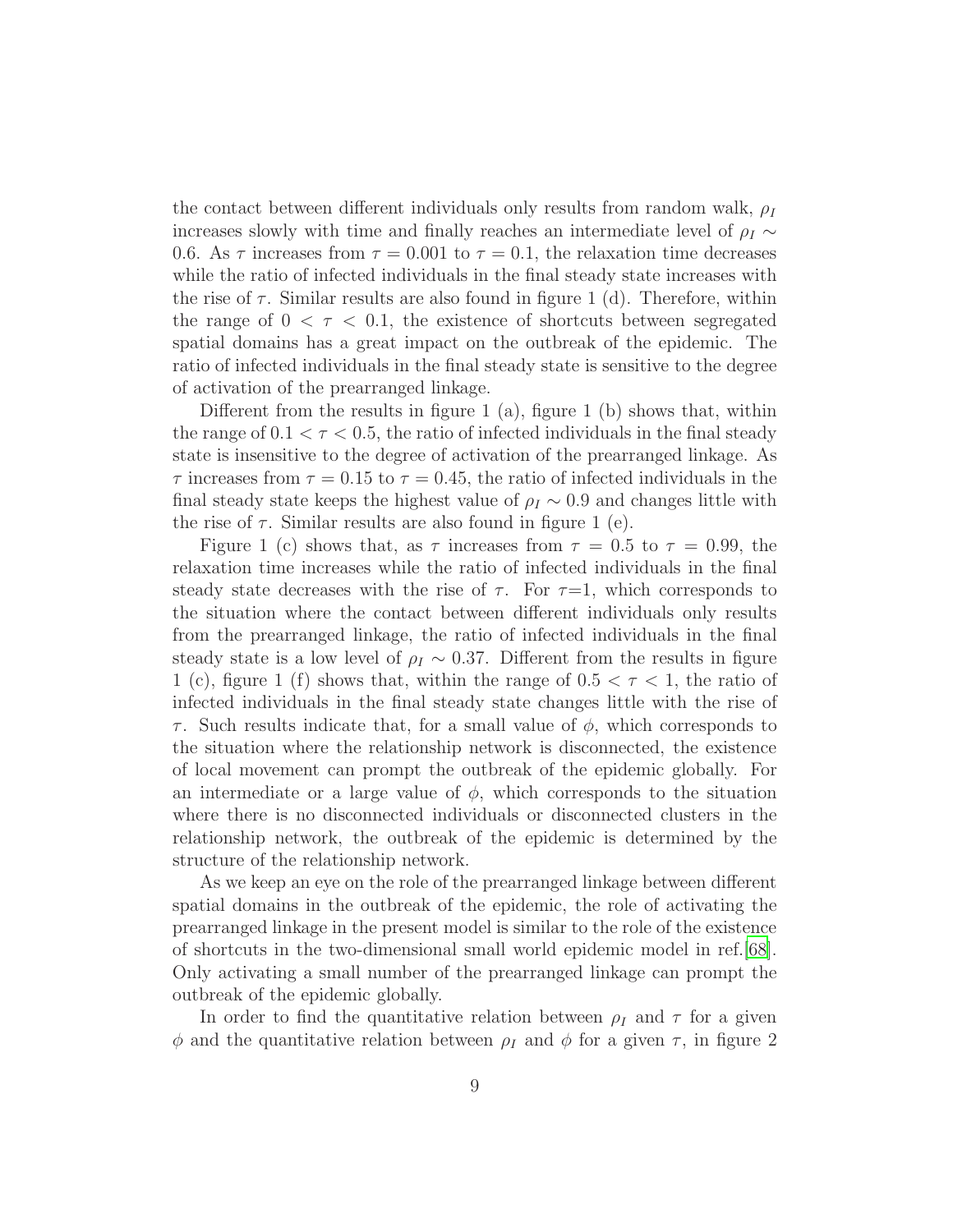

Figure 2: The averaged ratio of infected individuals (a) as a function of timescale  $\tau$  for the ratio of random connection  $\phi=0.001$  (circles), 0.002 (squares), 0.004 (triangles) and (b) as a function of the ratio of random connection  $\phi$  for  $\tau = 0.1$ . The final data are obtained by averaging over 10 runs. In each run the relaxation time is  $10<sup>5</sup>$  time steps and the data are averaged over  $10^4$  time steps. Other parameters are:  $N = 500$ ,  $p_I = 1$ ,  $p_s = 0.001$ ,  $d_x = d_y = 11, v = 0.05.$ 

(a), we give  $\rho_I$  as a function of  $\tau$  for  $\phi = 0.001, 0.002, 0.004$ . In figure 2 (b) we give  $\rho_I$  as a function of  $\phi$  for  $\tau = 0.1$ . Figure 2 (a) shows that, for a small  $\phi = 0.001$ , within the range of  $0 < \tau < 0.02$ ,  $\rho_I$  increases quickly from  $\rho_I \sim 0.58$  to  $\rho_I \sim 0.78$ . Within the range of  $\phi > 0.02$ ,  $\rho_I$  changes little with the rise of  $\tau$ . For  $\tau > 0$ , an increase in  $\phi$  leads to an overall rise of  $\rho_I$ . Figure 2 (b) tells us that, for a given  $\tau = 0.1$ , only within the range of  $0 < \phi < 0.008$ ,  $\rho_I$  is quite sensitive to the change in  $\phi$ . Within the range of  $\phi > 0.008$ ,  $\rho_I$  reaches its maximum value and changes little with the rise of  $\phi$ . Such results indicate that, in the scenario where the individuals are confined to segregated spatial domain, the existence of a small number of shortcuts can effectively lead to a rise of the ratio of infected individuals, which is similar to the result found in the small world network [\[68\]](#page-22-6).

The above results indicate that the evolutionary dynamics in the present model is determined by the mobility pattern and the connection pattern. To find out the relationship between local behavior and global behavior, in the following, the effects of three parameters on epidemic control are investigated respectively. The three parameters are: the area of segregated spatial domain s, the frequency of the interactions resulting from prearranged linkage  $\tau$ , and the ratio of segregated spatial domains with activity restriction  $\zeta$  (called slow domain in the following).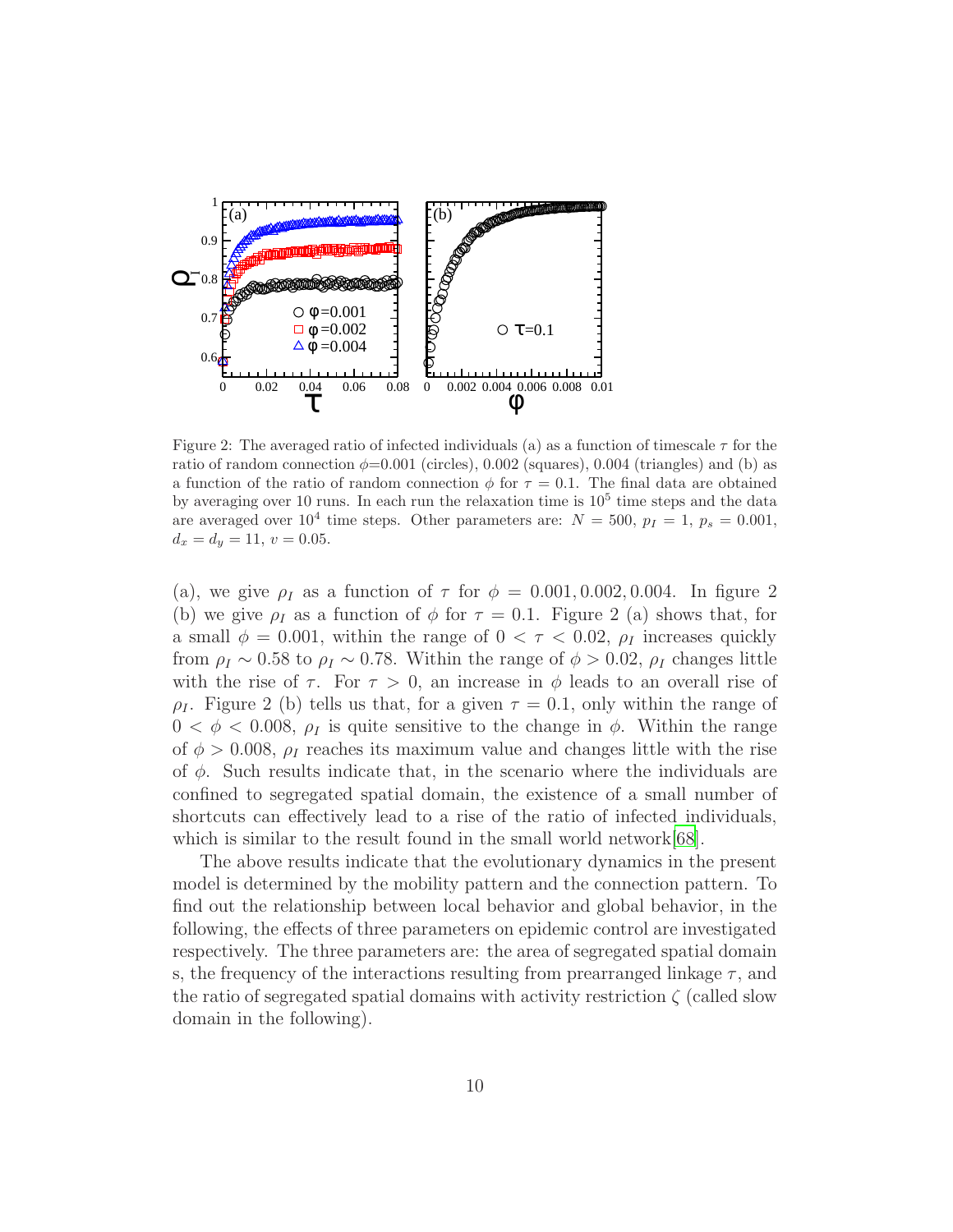

Figure 3: (a) The averaged ratio of infected individuals as a function of the area s of segregated spatial domain for  $\phi=0.01$ ,  $\tau=0$  (circles), 0.001 (squares), 0.01 (triangles); (b) The change in the averaged ratio of infected individuals,  $\Delta \rho_I = \rho_I^{s=2601} - \rho_I^{s=9}$ , as a function of  $\tau$ . The final data are obtained by averaging over 10 runs. In each run the relaxation time is  $10^5$  time steps and the data are averaged over  $10^4$  time steps. Other parameters are:  $N = 500$ ,  $p_I = 1$ ,  $p_s = 0.001$ ,  $v = 0.05$ .

Figure 3 (a) displays the averaged ratio of infected individuals  $\rho_I$  as a function of s for  $\phi = 0.01$  and  $\tau = 0, 0.001, 0.01$  respectively. For  $\tau = 0$ , as s increases from s=9 to s=121,  $\rho_I$  increases quickly from  $\rho_I \sim 0.04$  to  $\rho_I \sim 0.58$ . As s increases from s=121 to s=2601,  $\rho_I$  increases slowly and finally reaches its maximum value  $\rho_I \sim 0.62$ . Increasing  $\tau$  leads to an overall rise of  $\rho_I$  within the whole range of  $9 \leq s \leq 2601$ . The smaller the value of s, the more sensitive of  $\rho_I$  to the change in  $\tau$ .

The above results indicate that, by narrowing the segregated spatial domain (called activity domain restriction in the following), the epidemic spread may be inhibited, the effect of which depends on whether there exists global interaction or not. A higher frequency of global interaction will make activity domain restriction become less effective. Figure 3 (b) shows the relationship between the change of  $\rho_I$ ,  $\Delta \rho_I = \rho_I^{s=2601} - \rho_I^{s=9}$ , and the time scale  $\tau$ . A log-log relation between  $\Delta \rho_I$  and  $\tau$ ,  $\Delta \rho_I \sim a\tau^{-b}$ , in which  $a \sim 4.2 \times 10^{-6}$ and  $b \sim 1.53$ , is found.

To find out whether local mobility restriction can effectively inhibit the global spread of epidemic, in figure 4 (a) we plot the averaged ratio of infected individuals as a function of the ratio of slow domain  $\zeta$ . In the slow domain, the moving probability is given as  $v_{slow} = 0.1v$ . For  $\tau = 0.001$ , as  $\zeta$  increases from  $\zeta \sim 0$  to  $\zeta \sim 0.9$ ,  $\rho_I$  decreases continuously from  $\rho_I \sim 0.74$  to  $\rho_I \sim 0.4$ . For a larger  $\tau$ ,  $\rho_I$  also decreases continuously with the rise of  $\zeta$  but the slope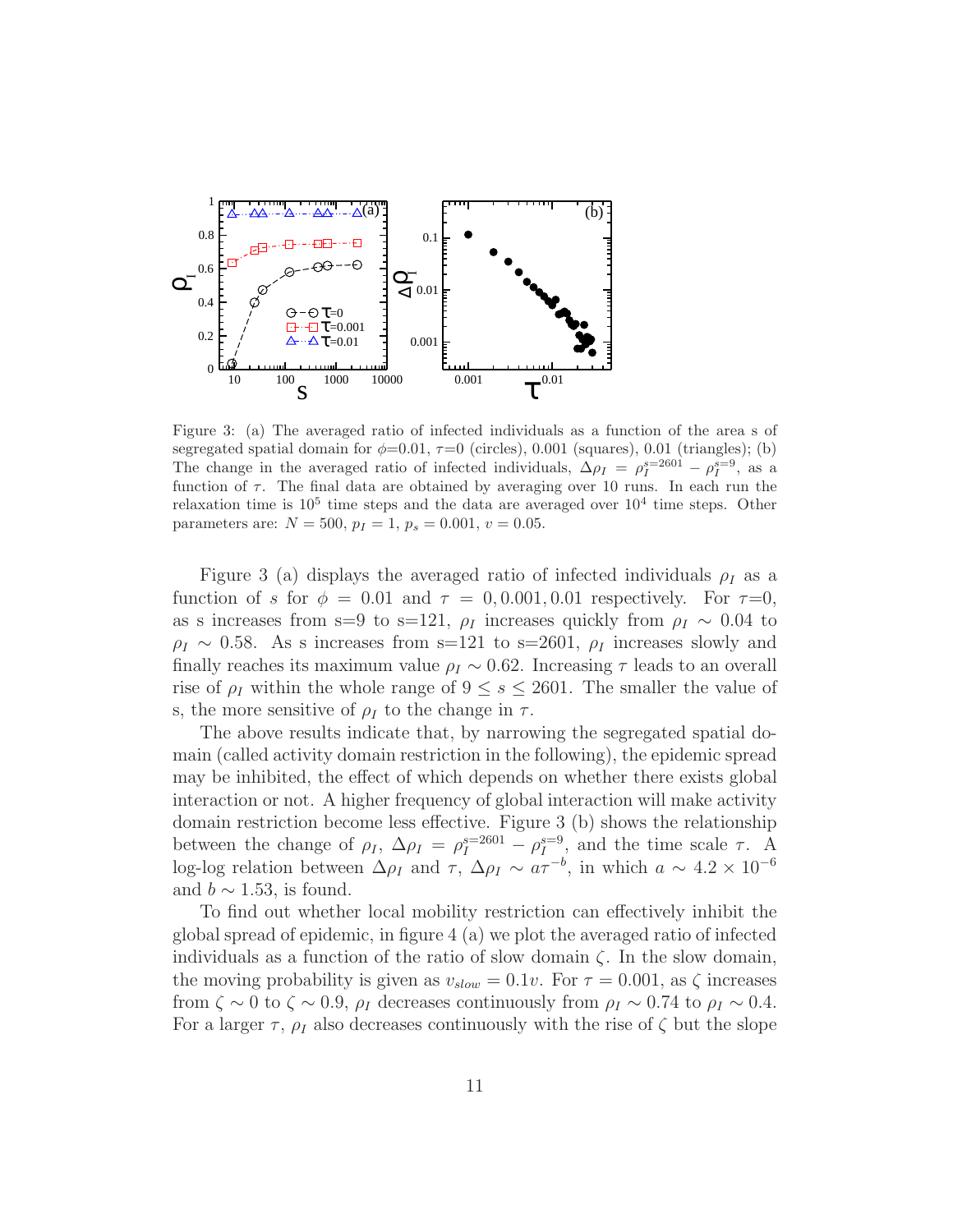

Figure 4: (a) The averaged ratio of infected individuals as a function of the ratio of slow domains  $\zeta$  for  $\phi = 0.01$  and  $\tau = 0.001$  (circles), 0.002 (squares), 0.003 (triangles), 0.004 (stars); (b) The change in the averaged ratio of infected individuals  $\Delta \rho_I = \rho_I^{\zeta=0} - \rho_I^{\zeta=0.5}$ as a function of  $\tau$  for  $\phi=0.01$ . The final data are obtained by averaging over 10 runs. In each run the relaxation time is  $10^5$  time steps and the data are averaged over  $10^4$  time steps. Other parameters are:  $N = 500$ ,  $p_I = 1$ ,  $p_s = 0.001$ ,  $d_x = d_y = 11$ ,  $v = 0.05$ ,  $v_{slow} = 0.1v.$ 

of line becomes gentle.

The above results indicate that, local mobility restriction may inhibit the global spread of epidemic, the effect of which depends on whether there exists global interaction or not. A higher frequency of global interaction will make local mobility restriction become less effective. In figure 4 (b) we plot the relationship between the change of  $\rho_I$ ,  $\Delta \rho_I = \rho_I^{\zeta=0} - \rho_I^{\zeta=0.5}$  $\sum_{l}^{Q=0.5}$ , and the timescale  $\tau$ . A log-log relation between  $\Delta \rho_I$  and  $\tau$ ,  $\Delta \rho_I \sim a' \tau^{-b'}$ , in which  $a' \sim 1.19 \times 10^{-5}$  and  $b' \sim 1.46$ , is found. Such results indicate that the ratio of infected individuals is related to the average moving probability. An increase in the ratio of slow domain leads to a decrease in the average moving probability and then a decrease in the ratio of infected individuals.

The results in figure 3 and figure 4 indicate that, to make activity domain restriction and local mobility restriction become more effective on epidemic control, we should firstly slow down the frequency of global interaction. Or else, both the epidemic control methods can't play their proper role.

### 4. Theoretical analysis

In order to get a clear picture of the microscopic characteristics of the propagation of the epidemic in the present model, in the following, we cal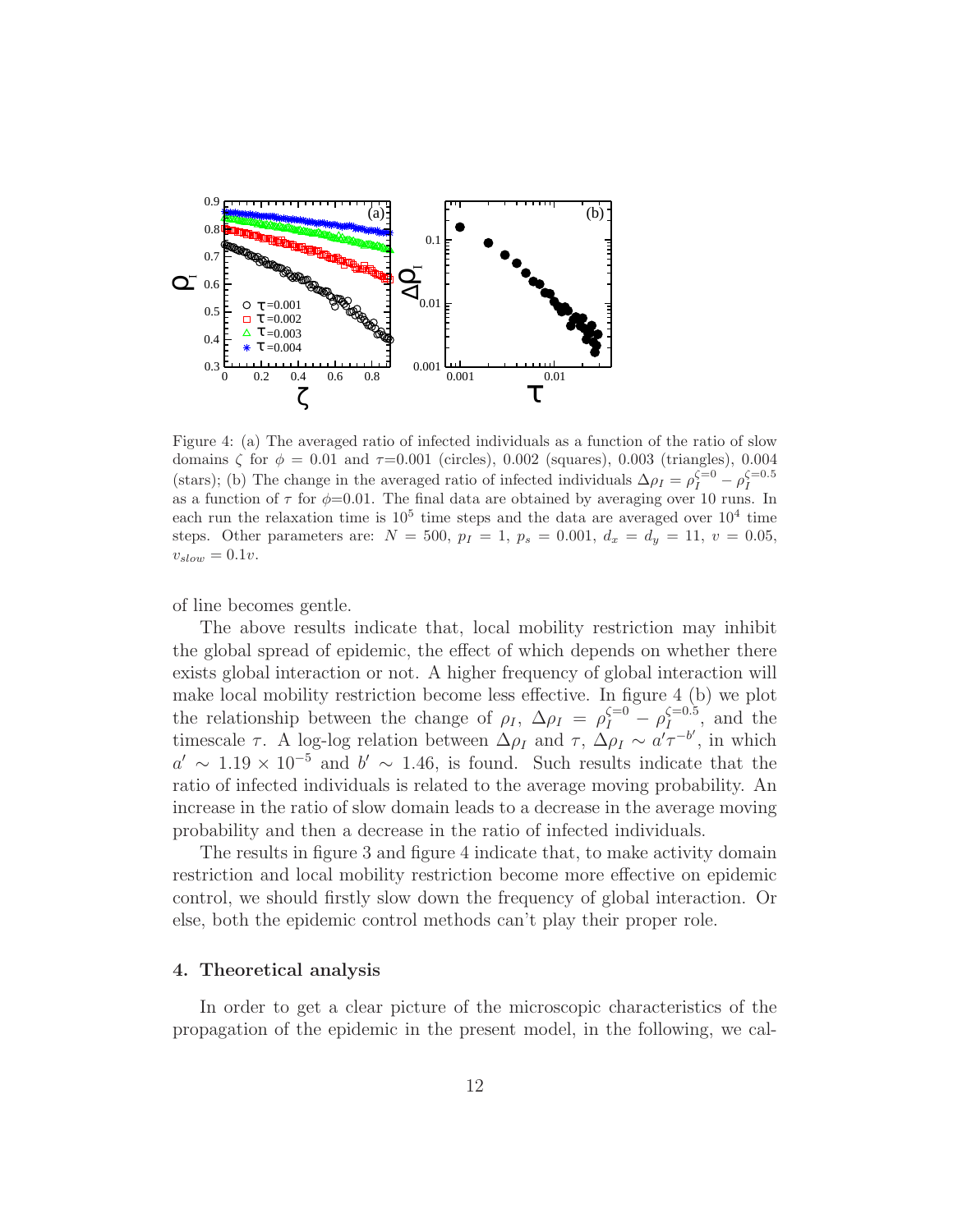culate the percolation threshold and the mean first encounter time on twodimensional lattice with overlapping domains. Scaling laws for the epidemic threshold and the mean first encounter time are found.

# 4.1. relationship between epidemic threshold and activation of individualbased linkage

The epidemic threshold is the critical value of infection probability, below which the ratio of infected individuals is small, while above which nearly all the individuals become infected. In a two-dimensional small world network, the epidemic threshold is found to be related to the connection range, the dimension of the lattice and the ratio of shortcuts[\[68](#page-22-6), [69\]](#page-22-11).

In the present model, without the individual-based linkage, which means  $\phi = 0$ , the epidemic dynamics is similar to that in a regular network. Each individual can only interact with his nearest neighbors, those who are in the same segregated spatial domain or in the neighboring domain. In order to find the effect of the activation of the individual-based linkage on the evolutionary dynamics, in the following, the individuals are evenly distributed in the segregated spatial domains. Both the relationship between the epidemic threshold and the average number of individuals in each segregated domain and the relationship between the epidemic threshold and the moving probability are checked.

In figure 5 (a) we give the epidemic threshold as a function of the number of individuals  $\bar{n}$  in each segregated spatial domain for the ratio of the individual-based linkage  $\phi = 0.01$  and different timescale  $\tau$ . For  $\tau = 0$ , which corresponds to the situation where all the individuals are confined to local domains, as  $\bar{n}$  increases from  $\bar{n} = 2$  to  $\bar{n} = 6$ , the epidemic threshold  $p_c$ ranges from  $p_c \sim 0.121$  to  $p_c \sim 0.025$ . An increase in  $\tau$  leads to an overall decrease in  $p_c$ . A scaling law for  $p_c \sim \frac{1}{n^{\alpha}}$  is found. As  $\tau$  increases from  $\tau = 0$ to  $\tau = 0.01$ , the value of  $\alpha$  decreases from  $\alpha \sim 1.418$  to  $\alpha \sim 0.998$ .

In figure 5 (b) we give the epidemic threshold as a function of the average moving probability v for  $\bar{n} = 2$ ,  $\phi = 0.01$  and different  $\tau$ . For  $\tau = 0$ , as the value of v ranges from  $v = 0.2$  to  $v = 1$ ,  $p_c$  decreases from  $p_c \sim 0.266$  to  $p_c \sim 0.121$ . An increase in  $\tau$  leads to an overall decrease in  $p_c$ . A scaling law for  $p_c \sim \frac{1}{v^{\beta}}$  $\frac{1}{v^{\beta}}$  is found. As  $\tau$  increases from  $\tau = 0$  to  $\tau = 0.01$ , the value of  $\beta$ ranges from  $\beta \sim 0.434$  to  $\beta \sim 0.077$ .

Comparing the results in figure 1 (a) with the results in figure 5 (a) and (b), we find that the effect of activating the prearranged linkage on the change of the epidemic threshold is similar to the effect of activating the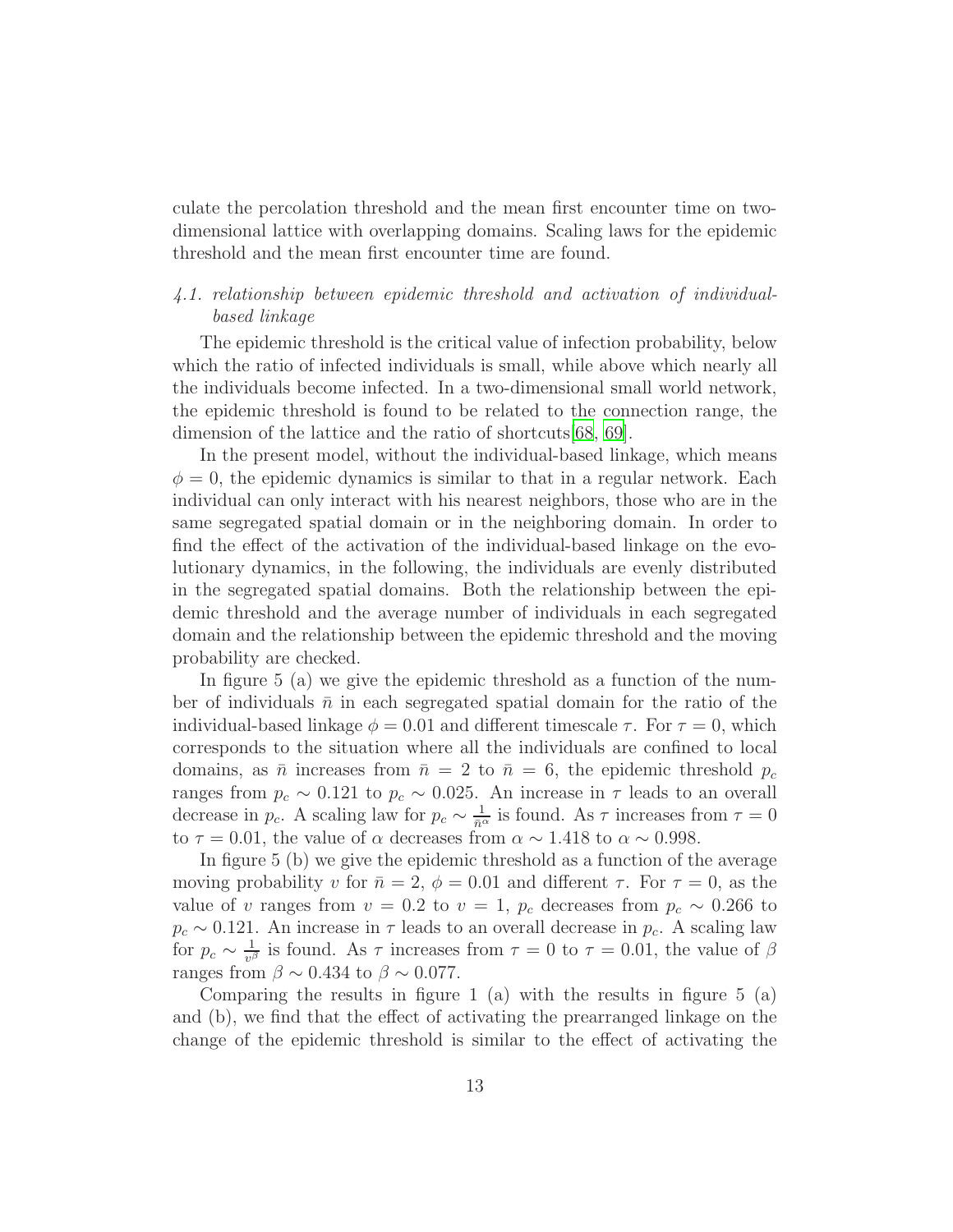

Figure 5: The epidemic threshold (a)as a function of the number of individuals  $\bar{n}$ in each segregated spatial domain for  $\tau=0$ (circles), 0.001(squares), 0.005(triangles), 0.01(stars);(b)as a function of the average moving probability v for  $\bar{n}=2$  and  $\tau=0$ (circles), 0.001(squares), 0.005(triangles), 0.01(stars); The final data are obtained by averaging over 10 runs. In each run the relaxation time is  $5 \times 10^4$  time steps and the data are averaged over 10<sup>3</sup> time steps. Other parameters are:  $p_s = 0.001, d_x = d_y = 11, \phi = 0.01$ .

prearranged linkage on the change of the ratio of the infected individuals in the final steady state. The smaller the value of the epidemic threshold, the higher the value of the ratio of the infected individuals in the final steady state. For a small value of timescale  $\tau$ , both the epidemic threshold and the ratio of the infected individuals in the final steady state are sensitive to the change of  $\tau$ . Such a result is similar to what has been found in the small world epidemic model[\[68,](#page-22-6) [69\]](#page-22-11).

The above results can be understood as follows. For  $\tau=0$ , as each individual is confined to his local domain, a longer separation leads to a higher epidemic threshold and a smaller ratio of the infected individuals in the final steady state. For  $\tau \neq 0$ , the activation of a small number of shortcuts produces a shorter separation, which leads to a lower epidemic threshold and a larger ratio of the infected individuals in the final steady state.

# 4.2. Relationship between the mean first encounter time and the size of segregated spatial domain on two dimensional lattice

The propagation speed of the epidemic is related to the pairwise interaction between an infected individual and a susceptible individual. If the mean first encounter time between different individuals is small, it is much easier for the epidemic to break out. On one-dimensional lattice with segregated spatial domains, it has been found that the mean first encounter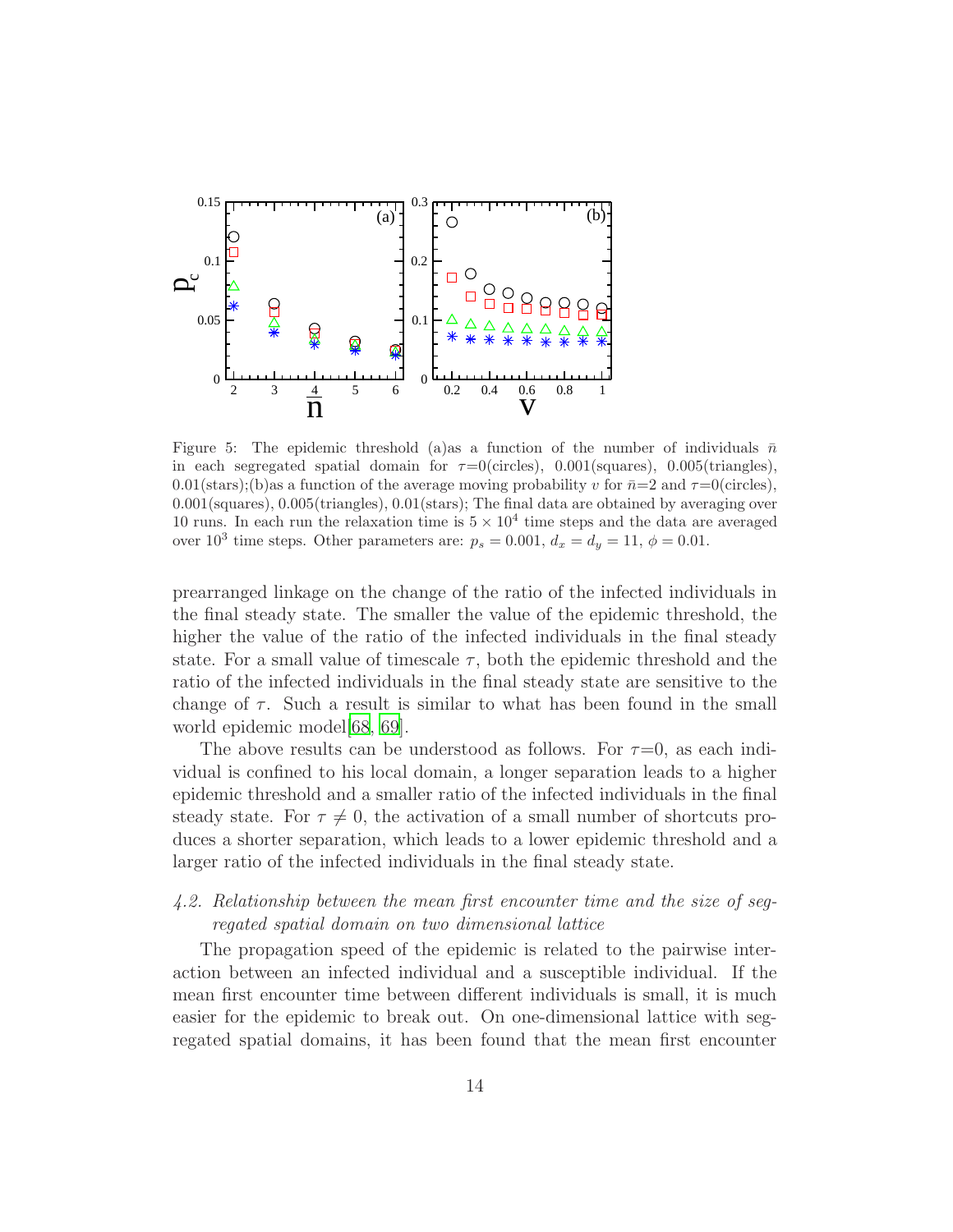

Figure 6: The mean first encounter time (a) as a function of the average number of individuals in each segregated spatial domain for  $s=25$  (circles), 100 (squares), 225 (triangles) and (b) as a function of the area of segregated spatial domain for  $\bar{n} = 1$ . Other parameters are  $\Delta d_x = \Delta d_y = 1$ ,  $v = 1$ ,  $\phi = 0$ ,  $\tau = 0$ . Final results are averaged over 50 runs.

time is related to the size of the segregated domain  $d_x$  and the size of the overlapping area  $\Delta d_x[64]$  $\Delta d_x[64]$ . In the present model, the individuals are confined to two-dimensional lattice with segregated spatial domains. By calculating the mean first encounter time, we can find out the relationship between the encounter probability and the variables of the size of the segregated domain s and the average number of individuals in each segregated domain  $\bar{n}$ . The microscopic characteristics of the epidemic on a two-dimensional lattice with segregated spatial domains can be understood.

In figure 6 (a) we plot the mean first encounter time as a function of the average number  $\bar{n}$  of individuals in each segregated spatial domain for  $\phi = 0$ . For simplicity and refraining from the border effect, here we only consider the case where the domain is satisfied with the condition  $d_x = d_y$ . It is observed that, for  $d_x = d_y = 5$ , as  $\bar{n}$  increases from  $\bar{n} = 1$  to  $\bar{n} = 10$ ,  $t_c$  decreases from  $t_c \sim 280$  to  $t_c \sim 50$ . Increasing  $d_x$   $(d_y)$  leads to an overall rise of the value of  $t_c$ . A scaling law for  $t_c \sim \frac{1}{\bar{n}c}$  $\frac{1}{\bar{n}^{\gamma}}$ , in which  $\gamma \sim 0.73$ , is found. As the value of  $d_x$  changes from  $d_x = 5$  to  $\ddot{d}_x = 15$ , the value of  $\gamma$  changes little. In figure 6 (b) we plot the mean first encounter time as a function of the size of the segregated spatial domain for  $\bar{n}=1$ . A scaling law for  $t_c \sim \frac{1}{s^k}$  $\frac{1}{s^k}$ in which  $k \sim 1.96$ , is found.

Comparing the results in figure 3 (a) with the results in figure 6 (a) and (b), we find that a decrease in  $\rho_I$  by narrowing the segregated spatial domain should result from the competition of the following two processes: a decrease in the area of the segregated spatial domain and a decrease in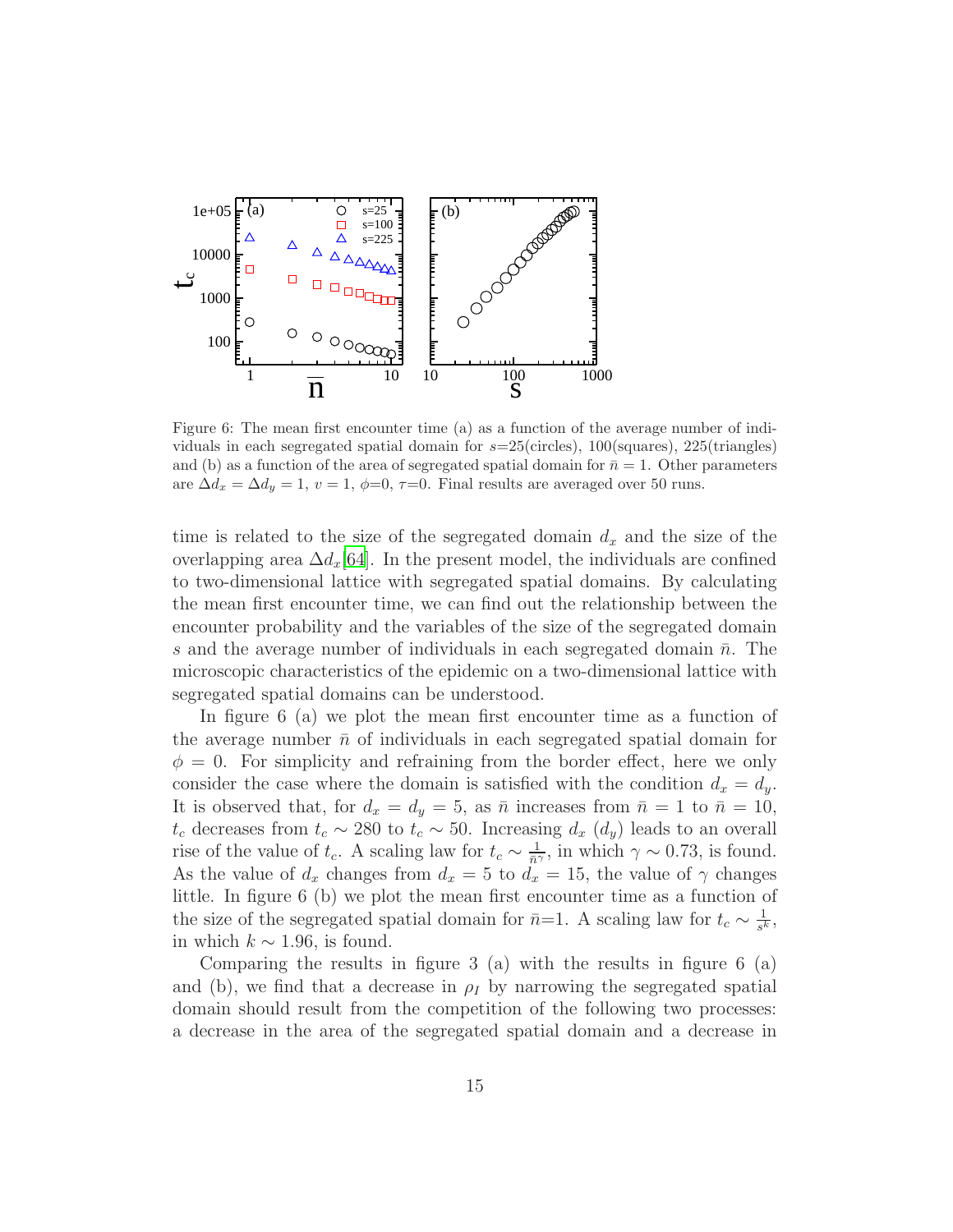the average number of individuals in each domain. In the present model, the population size and the spatial size are fixed. A decrease in the size of the segregated spatial domain leads to an increase in the total number of the segregated spatial domains and a decrease in the average number of individuals in each domain. From the simulation results in figure 6 (a) and (b) we find that a decrease in the size of the segregated spatial domain leads to a decrease in the mean first encounter time while a decrease in the average number of individuals in each segregated spatial domain leads to an increase in the mean first encounter time. In the present model, the decrease of the mean first encounter time resulting from the decrease of the size of the segregated spatial domain should be slower than the increase of the mean first encounter time resulting from the decrease of the number of individuals in each segregated spatial domain. Therefore, the coupling of the above two contradictory processes leads to the occurrence of the macroscopic characteristics of the outbreak of the epidemic in figure 3 (a), that is, the smaller the size of the segregated spatial domain, the lower the ratio of the infected individuals in the final steady state.

### 5. Summary

By incorporating segregated spatial domains and individual-based linkage into the SIS model, we investigate the coupled effects of local movement and global interaction on contagion. The role of activating the prearranged linkage between different spatial domains in the outbreak of the epidemic is especially concerned. Compared with the scenario where only random walk exists, the existence of shortcuts between different spatial domains leads to a wider spread of the epidemic. The effects of home range restriction and mobility restriction on epidemic control are extensively investigated. When the global interaction is restricted, both narrowing the segregated spatial domain and reducing local mobility can effectively curb the spread of the epidemic. Activating the prearranged linkage makes the epidemic control methods become less effective.

A heuristic analysis indicates that the macroscopic characteristics of the propagation of the epidemic in the present model is closely related to the microscopic characteristics of the individuals moving on two-dimensional lattice. Activating the shortcuts between different spatial domains lowers the epidemic threshold effectively and therefore prompt the outbreak of the epidemic. Narrowing the segregated spatial domain leads to a decrease in the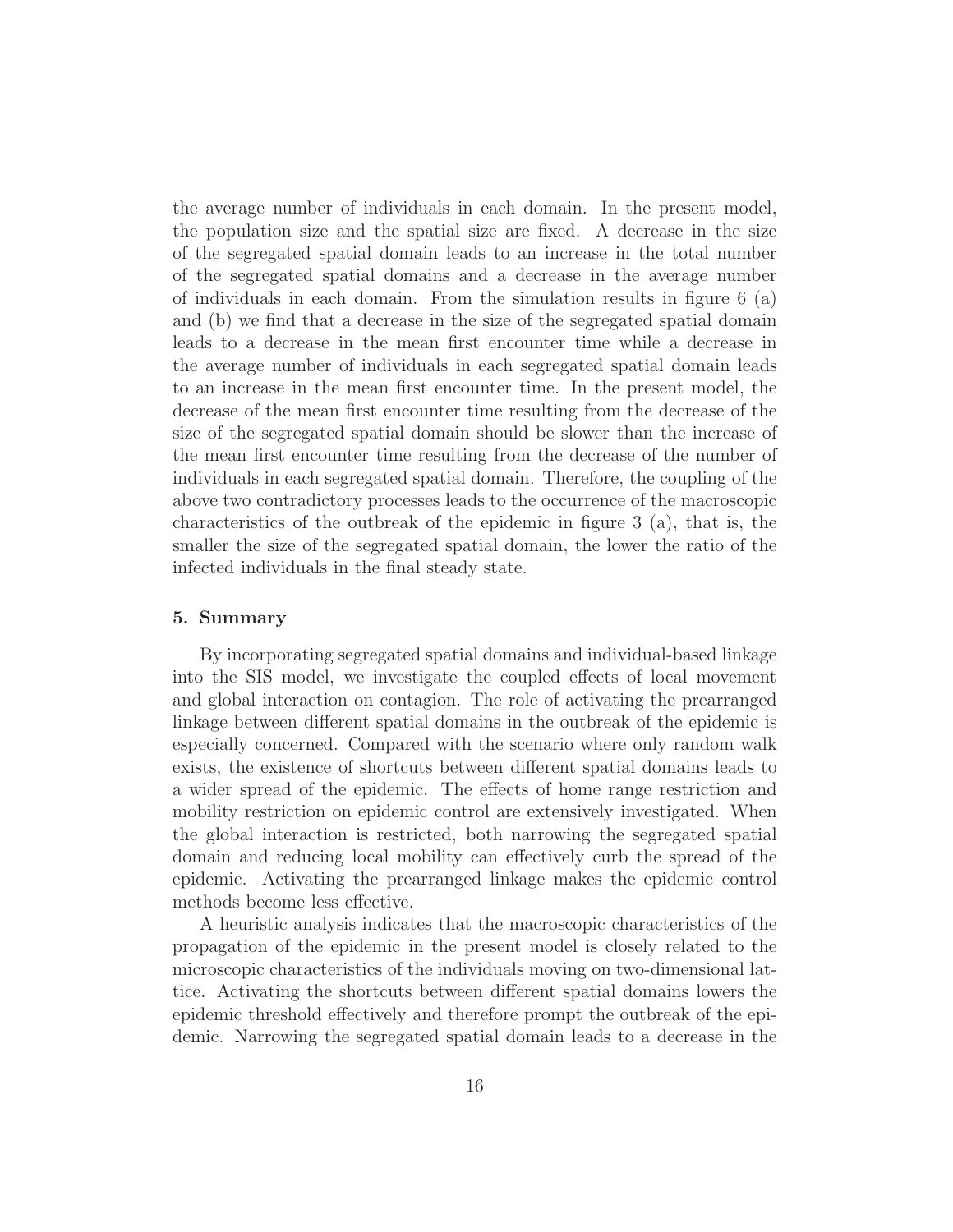area of random walk and a decrease in the average number of individuals in each area simultaneously. The coupling of the two processes results in an increase in the mean first encounter time and therefore the effectiveness of activity restriction on epidemic control.

In the future, the coupled effects of mobility patterns and interaction patterns on the evolutionary dynamics will be extensively studied in reactiondiffusion systems and game models. The evolutionary dynamics of one to many interactions in similar coupled systems will be investigated in the near future.

# Acknowledgments

This work is the research fruits of National Natural Science Foundation of China (Grant Nos. 71371165, 11175079, 71471161, 71171176, 71471031, 71171036, 71072140), Research Project of Zhejiang Social Sciences Association (Grant No. 2014N079), Collegial Laboratory Project of Zhejiang Province (Grant No. Z201307), Visiting Scholar Project of Teacher Professional Development of Zhejiang Province(Grant No. FX2014057), Jiangxi Provincial Young Scientist Training Project (Grant No. 20133BCB23017). The major project of the National Social Science Foundation of China (Grant No.12 ZD067, 14AZD089), the Program of Distinguished Professor in Liaoning Province (Grant No.[2013]204), the Project of Key Research Institute of Humanities and Social Sciences by Department of Education of Liaoning Province (Grant No. ZJ2013037), the Program of Innovative Research Team and Discipline Support Plan in Dongbei University of Finance and Economics(Grant No. DUFE2014T01, XKK-201401).

## References

- <span id="page-16-0"></span>[1] G. Chowell, C. Viboud, J. M. Hyman, L. Simonsen, The Western Africa Ebola virus disease epidemic exhibits both global exponential and local polynomial growth rates, PLOS Currents Outbreaks (2015) Jan 21, Edition 1.
- <span id="page-16-1"></span>[2] S. Clemencon, H. De Arazoza, F. Rossi, and V. C. Tran, A statistical network analysis of the HIV/AIDS epidemics in Cuba, [arXiv:1401.6449.](http://arxiv.org/abs/1401.6449)
- <span id="page-16-2"></span>[3] M. Tang, L. Liu, and Z. H. Liu, Influence of dynamical condensation on epidemic spreading in scale-free networks, Phys. Rev. E 79 (2009) 016108.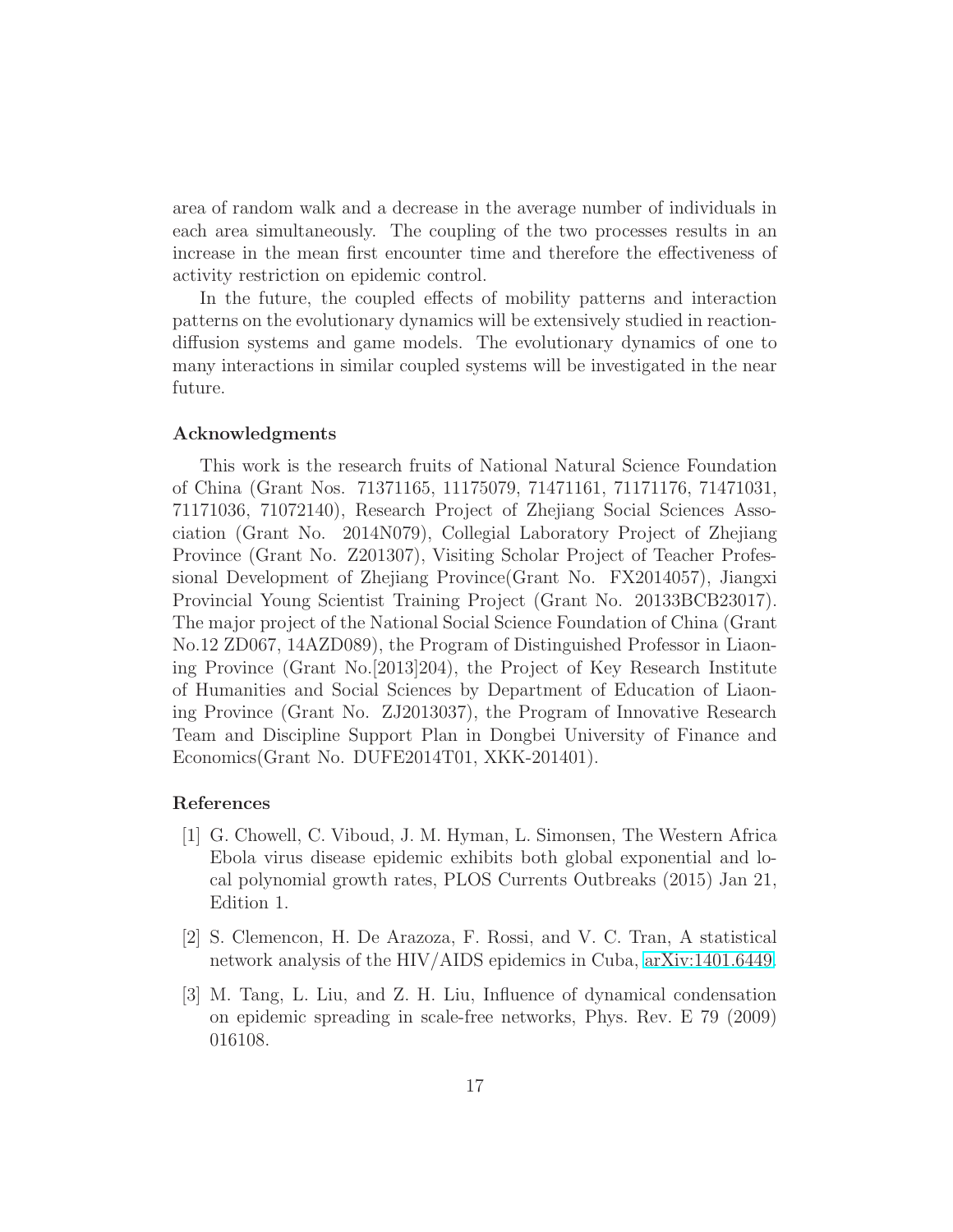- <span id="page-17-0"></span>[4] L. X. Zhong, T. Qiu, F. Ren, P. P. Li, and B. H. Chen, Time scales of epidemic spread and risk perception on adaptive networks, EPL 94 (2011) 18004.
- <span id="page-17-1"></span>[5] M. Boguna, C. Castellano, and R. Pastor-Satorras, Nature of the epidemic threshold for the Susceptible-Infected-Susceptible dynamics in networks, Phys. Rev. Lett. 111 (2013) 068701.
- <span id="page-17-2"></span>[6] P. Van Mieghem and R. van de Bovenkamp, Non-markovian infection spread dramatically alters the Susceptible-Infected-Susceptible epidemic threshold in networks, Phys. Rev. Lett. 110 (2013) 108701.
- <span id="page-17-6"></span>[7] M. Perc and A. Szolnoki, Coevolutionary games - A mini review, BioSystems 99 (2010) 109-125.
- <span id="page-17-7"></span>[8] A. Szolnoki, M. Mobilia, L. L. Jiang, B. Szczesny, A. M. Rucklidge, and M. Perc, Cyclic dominance in evolutionary games: a review, J. R. Soc. Interface 11 (2014) 20140735.
- <span id="page-17-8"></span>[9] M. Perc and P. Grigolini, Collective behavior and evolutionary games - An introduction, Chaos, Solitons and Fractals 56 (2013) 1-5.
- <span id="page-17-9"></span>[10] M. Perc, Success-driven distribution of public goods promotes cooperation but preserves defection, Phys. Rev. E 84 (2011) 037102.
- <span id="page-17-10"></span>[11] A. Szolnoki and M. Perc, Correlation of positive and negative reciprocity fails to confer an evolutionary advantage: phase transitions to elementary strategies, Phys. Rev. X 3 (2013) 041021.
- <span id="page-17-3"></span>[12] Z. H. Liu, X. Wu, H. J. Yang, N. Gupte, B. W. Li, Heat flux distribution and rectification of complex networks, New J. Phys. 12 (2010) 023016.
- <span id="page-17-4"></span>[13] O. Graser, P. M. Hui, and C. Xu, Separatrices between healthy and endemic states in an adaptive epidemic model, Physica A 390 (2011) 906-913.
- <span id="page-17-5"></span>[14] K. Gong, M. Tang, P. M. Hui, H. F. Zhang, D. Younghae, and Y. C. Lai, An efficient immunization strategy for community networks, PLoS One 8 (2013) e83489.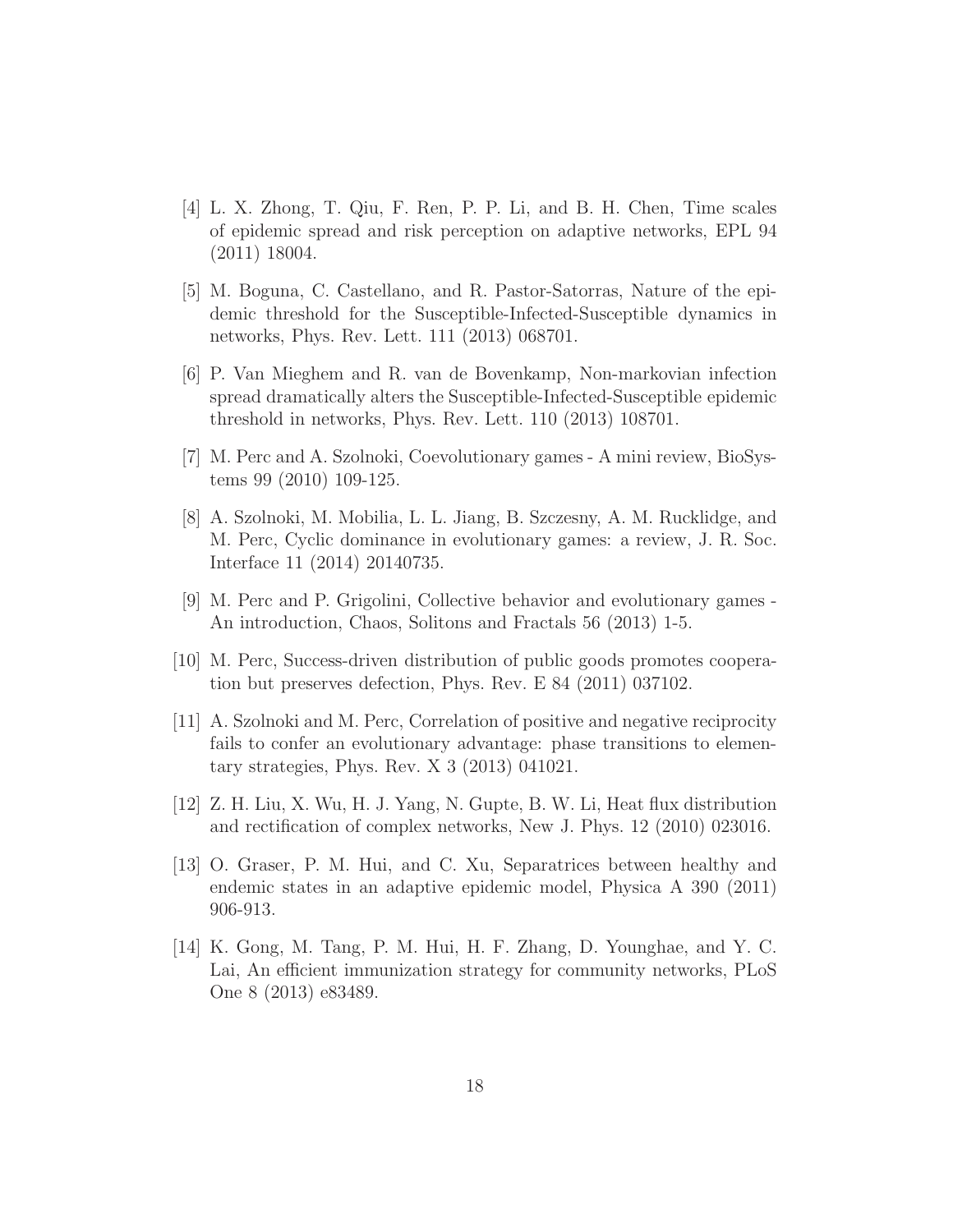- <span id="page-18-0"></span>[15] F. Schweitzer and L. Behera, Optimal migration promotes the outbreak of cooperation in heterogeneous populations, Adv. Complex Syst.15 (2012) 1250059.
- <span id="page-18-1"></span>[16] H. Hong, H. Park, and L. H. Tang, Finite-size scaling of synchronized oscillation on complex networks, Phys. Rev. E 76 (2007) 066104.
- <span id="page-18-2"></span>[17] V. Belik, T. Geisel, and D. Brockmann, Natural human mobility patterns and spatial spread of infectious diseases, Phys. Rev. X 1 (2011) 011001.
- <span id="page-18-3"></span>[18] B. Wang, L. Cao, H. Suzuki, and K. Aihara, Safety-informationdriven human mobility patterns with metapopulation epidemic dynamics, SREP 2 (2012) 00887.
- <span id="page-18-4"></span>[19] A. Apolloni, C. Poletto, J. J. Ramasco, P. Jensen, and V. Colizza, Metapopulation epidemic models with heterogeneous mixing and travel behaviour, Theoretical Biology and Medical Modelling 11 (2014) 3.
- <span id="page-18-5"></span>[20] P. Crepey, F. P. Alvarez, and M. Barthelemy, Epidemic variability in complex networks, Phys. Rev. E 73 (2006) 046131.
- <span id="page-18-6"></span>[21] J. L. Iribarren and E. Moro, Impact of human activity patterns on the dynamics of information diffusion, Phys. Rev. Lett. 103 (2009) 038702.
- <span id="page-18-7"></span>[22] M. Tang, Z. H. Liu, B. W. Li, Epidemic spreading by objective traveling, Europhys. Lett. 87 (2009) 18005.
- <span id="page-18-8"></span>[23] E. Lopez, R. Parshani, R. Cohen, S. Carmi, and S. Havlin, Limited path percolation in complex networks, Phys. Rev. Lett. 99 (2007) 188701.
- <span id="page-18-9"></span>[24] C. Moore and M. E. J. Newman, Epidemics and percolation in smallworld networks, Phys. Rev. E 61 (2000) 5678-5682.
- <span id="page-18-10"></span>[25] R. Pastor-Satorras and A. Vespignani, Epidemic spreading in scale-free networks, Phys. Rev. Lett. 86 (2001) 3200-3203.
- <span id="page-18-11"></span>[26] M. A. Serrano and M. Boguna, Percolation and epidemic thresholds in clustered networks, Phys. Rev. Lett. 97 (2006) 088701.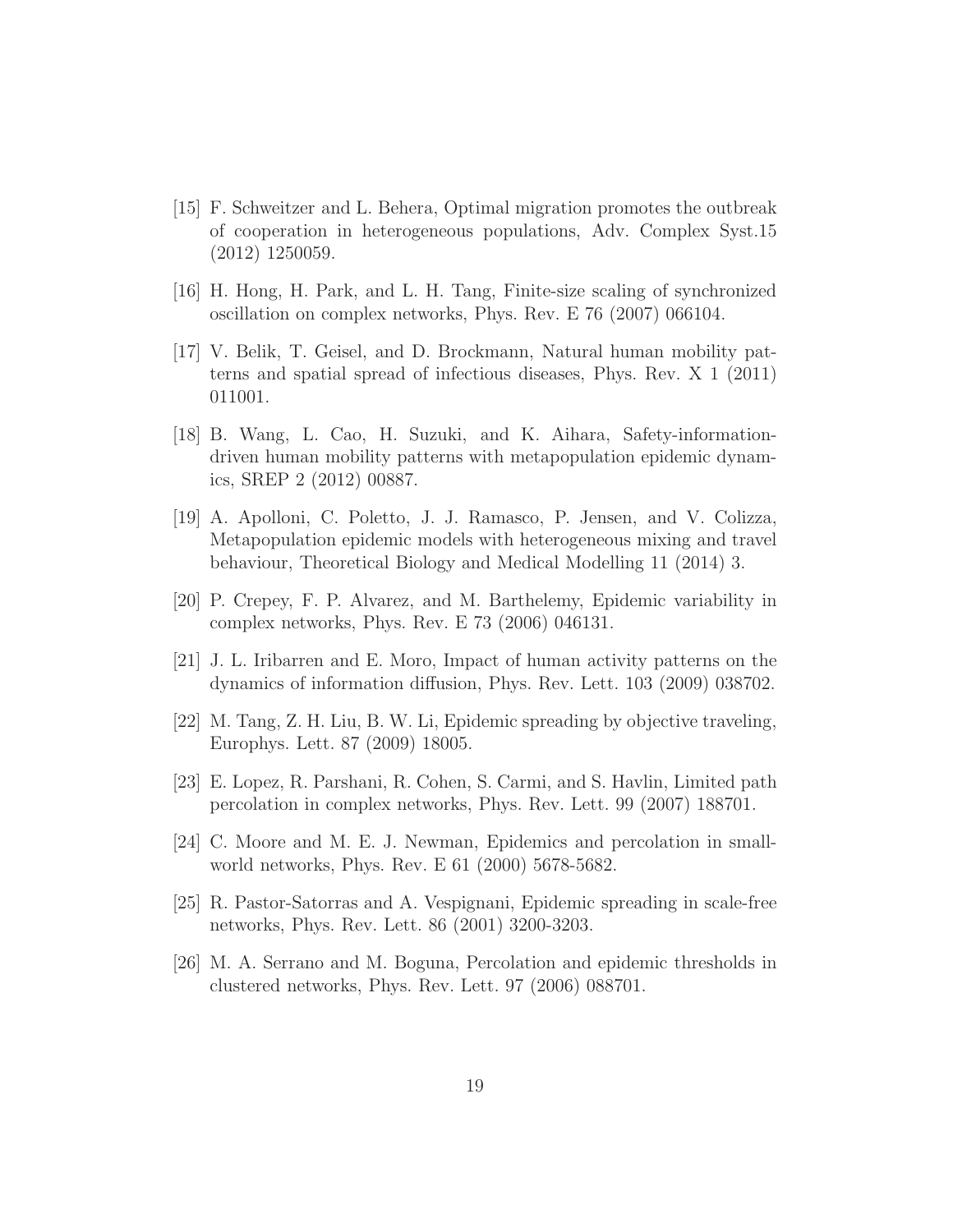- <span id="page-19-0"></span>[27] F. Altarelli, A. Braunstein, L. DallAsta, A. Lage-Castellanos, and R. Zecchina1, Bayesian inference of epidemics on networks via belief propagation, Phys. Rev. Lett. 112 (2014) 118701.
- <span id="page-19-1"></span>[28] D. F. Zheng and G. Ergun, Coupled growing networks, Advances in Complex Systems 6 (2003) 507-514.
- <span id="page-19-2"></span>[29] S. Shao, X. Huang, H. E. Stanley, and S. Havlin, Robustness of a partially interdependent network formed of clustered networks, Phys. Rev. E 89 (2014) 032812.
- <span id="page-19-3"></span>[30] J. Gao, S. V. Buldyrev, H. E. Stanley, X. Xu, and S. Havlin, Percolation of a general network of networks, Phys. Rev. E 88 (2013) 062816.
- <span id="page-19-4"></span>[31] Z. Wang, A. Szolnoki, and M. Perc, Self-organization towards optimally interdependent networks by means of coevolution, New J. Phys. 16 (2014) 033041.
- <span id="page-19-5"></span>[32] A. Saumell-Mendiola, M. A. Serrano, and M. Boguna, Epidemic spreading on interconnected networks, Phys. Rev. E 86 (2012) 026106.
- <span id="page-19-6"></span>[33] S. V. Buldyrev, R. Parshani, G. Paul, H. E. Stanley, and S. Havlin, Catastrophic cascade of failures in interdependent networks, Nature 464 (2010) 1025-1028.
- <span id="page-19-7"></span>[34] J. X. Gao, S. V. Buldyrev, H. E. Stanley, S. Havlin, Networks formed from interdependent networks, Nature Physics 8 (2012) 40-48.
- <span id="page-19-8"></span>[35] Z. H. Liu and B.B. Hu, Epidemic spreading in community networks, Europhys. Lett. 72 (2005) 315-321.
- <span id="page-19-9"></span>[36] X. Y. Wu and Z. H. Liu, How community structure influences epidemic spread in social networks, Physica A 387 (2008) 623-630.
- <span id="page-19-10"></span>[37] Z. H. Liu, Effect of mobility in partially occupied complex networks, Phys. Rev. E 81 (2010) 016110.
- <span id="page-19-11"></span>[38] Z.M. Yang and T. Zhou, Epidemic spreading in weighted networks: An edge-based mean-field solution, Phys. Rev. E 85 (2012) 056106.
- <span id="page-19-12"></span>[39] L. Y. Lu, D. B. Chen, and T. Zhou, Small world yields the most effective information spreading, New J. Phys. 13 (2011) 123005.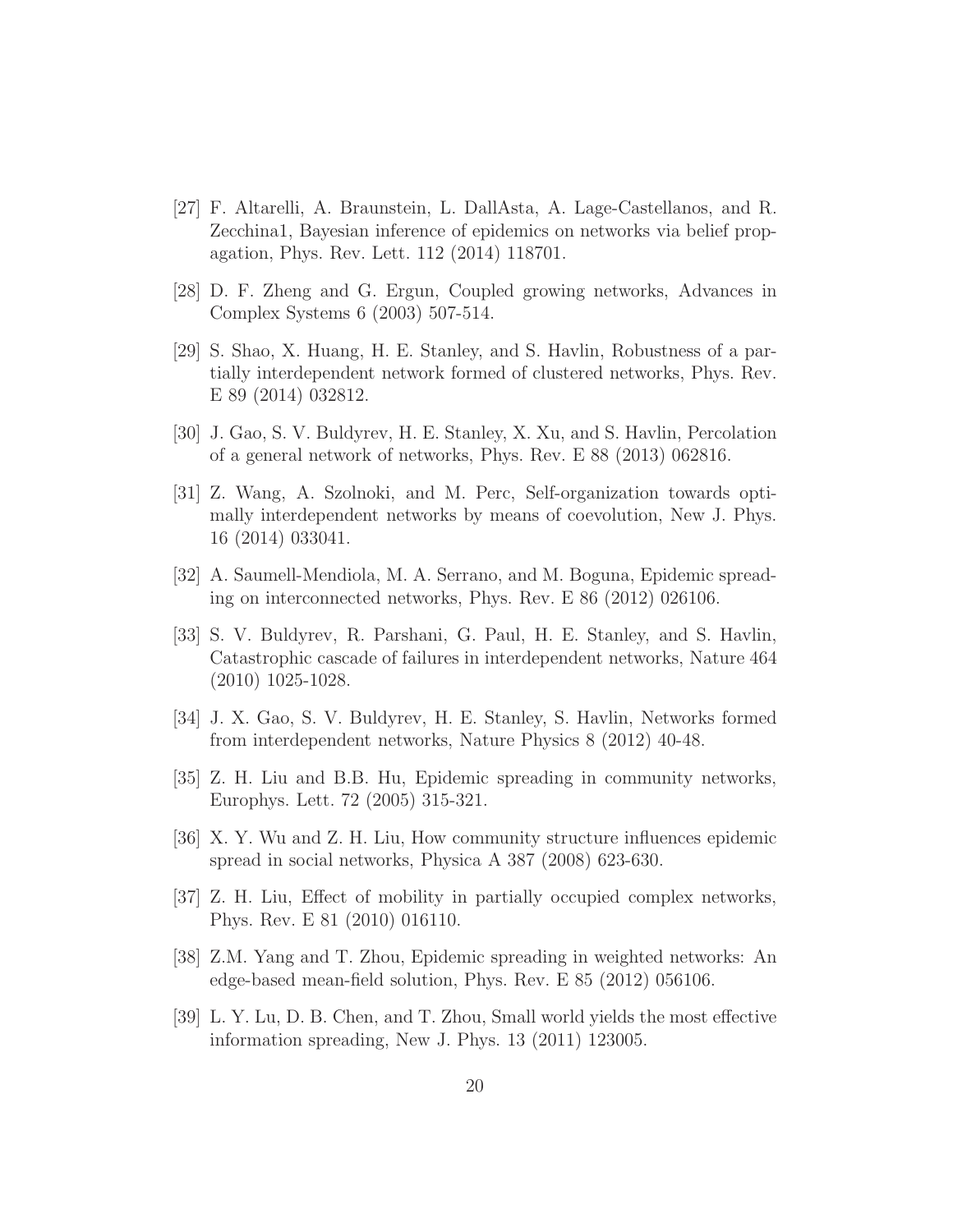- <span id="page-20-0"></span>[40] H. Wang, Q. Li, G. D'Agostino, S. Havlin, H. E. Stanley, and P. Van Mieghen, Effect of the interconnected network structure on the epidemic threshold, Phys. Rev. E 88 (2013) 022801.
- <span id="page-20-1"></span>[41] Y. Q. Hu, S. Havlin, and H. A. Makse, Conditions for viral influence spreading through multiplex correlated social networks, Phys. Rev. X 4 (2014) 021031.
- <span id="page-20-2"></span>[42] K. P. Chan, D. F. Zheng, and P. M.hui, Effects of aging and links removal on epidemic dynamics in scalefree networks, Int. J. Mod. Phys. B 18 (2004)2534-2539.
- <span id="page-20-3"></span>[43] M. Dickison, S. Havlin, and H. E. Stanley, Epidemics on interconnected networks, Phys. Rev. E 85 (2012) 066109.
- <span id="page-20-4"></span>[44] X. F. Fu, L. H. Tang, C.L. Liu, J. D. Huang, T. Hwa, and P. Lenz, Stripe formation in bacterial systems with density-suppressed motility, Phys. Rev. Lett. 108 (2012) 198102.
- <span id="page-20-5"></span>[45] X. Y. Yan, X. P. Han, B. H. Wang, and T. Zhou, Diversity of individual mobility patterns and emergence of aggregated scaling laws, Scientific Reports 3 (2013) 2678.
- <span id="page-20-6"></span>[46] V. Colizza and A. Vespignani, Epidemic modeling in metapopulation systems with heterogeneous coupling pattern: Theory and simulations, Journal of Theoretical Biology 251 (2008) 450-467.
- <span id="page-20-7"></span>[47] C. Granell, S. Gomez, A. Arenas, Dynamical interplay between awareness and epidemic spreading in multiplex networks, Phys. Rev. Lett. 111 (2013) 128701.
- <span id="page-20-8"></span>[48] M. Boguna, C. Castellano, R. Pastor-Satorras, Nature of the epidemic threshold for the susceptible-infected-susceptible dynamics in networks, Phys. Rev. Lett.111 (2013) 068701.
- <span id="page-20-9"></span>[49] N. F. Johnson, C. Xu, Z.Y. Zhao, N. Ducheneaut, N. Yee, G. Tita, and P. M. Hui, Human group formation in online guilds and offline gangs driven by common team dynamic, Phys. Rev. E 79 (2009) 066117.
- <span id="page-20-10"></span>[50] N. F. Johnson, J. Ashkenazi, Z.Y. Zhao, and L. Quiroga, Equivalent dynamical complexity in a many-body quantum and collective human system, AIP Advances 1 (2011) 012114.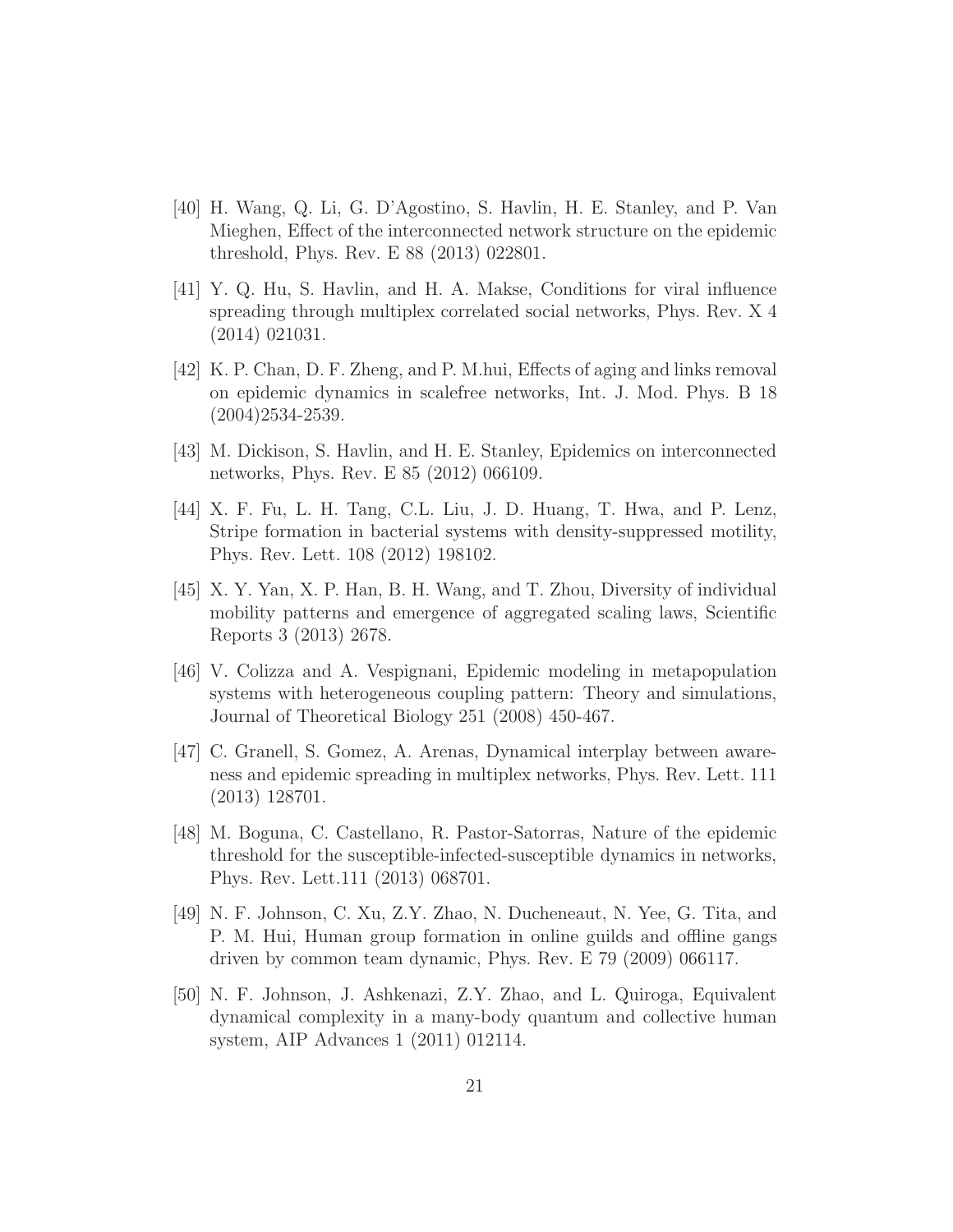- <span id="page-21-0"></span>[51] F. Schweitzer, P. Mavrodiev, and C. J. Tessone, How can social herding enhance cooperation? Adv. Complex Syst.16 (2013) 1350017.
- <span id="page-21-1"></span>[52] M. Perc, J. Gomez-Gardenes, A. Szolnoki, L. M. Floria, and Y. Moreno, Evolutionary dynamics of group interactions on structured populations: A review, J. R. Soc. Interface 10 (2013) 20120997.
- <span id="page-21-2"></span>[53] T. Fent, P. Groeber, and F. Schweitzer, Coexistence of social norms based on in- and Out-group interactions, Adv. Complex Syst.10 (2007) 271-286.
- <span id="page-21-3"></span>[54] L. G. Alvarez Zuzek, H. E. Stanley, L. A. Braunstein, Epidemic model with isolation in multilayer networks,  $arXiv:1412.1430v1$ .
- <span id="page-21-4"></span>[55] S. Bonaccorsi, S. Ottaviano, D. Mugnolo, and F. De Pellegrini, Epidemic outbreaks in networks with equitable or almost-equitable partitions, [arXiv:1412.6157v](http://arxiv.org/abs/1412.6157)1.
- <span id="page-21-5"></span>[56] V.M. Kenkre, S. Sugaya, Theory of the transmission of infection in the spread of epidemics: Interacting random walkers with and without confinement, Bulletin of Mathematical Biology 76 (2014) 3016-3027.
- <span id="page-21-6"></span>[57] A. Apolloni, C. Poletto, J. J. Ramasco, P. Jensen, and V. Colizza, Metapopulation epidemic models with heterogeneous mixing and travel behaviour, Theoretical Biology and Medical Modelling 11 (2014) 3.
- <span id="page-21-7"></span>[58] Y. L. Bu, S. Gregory, and H. L. Mills, Efficient local behavioral change strategies to reduce the spread of epidemics in networks, Phys. Rev. E 88 (2013) 042801.
- <span id="page-21-8"></span>[59] C. Poletto, M. Tizzoni, and V. Colizza, Human mobility and time spent at destination: Impact on spatial epidemic spreading, J. Theor. Biol. 338 (2013) 41-58.
- <span id="page-21-9"></span>[60] Y. Maeno, Detecting a trend change in a multiregional epidemic, [arXiv:1307.5300v](http://arxiv.org/abs/1307.5300)2.
- <span id="page-21-10"></span>[61] G. E. Potter, T. Smieszek, and K. Sailer, Modelling workplace contact networks: the effects of organizational structure, architecture, and reporting errors on epidemic predictions, [arXiv:1307.2869v](http://arxiv.org/abs/1307.2869)3.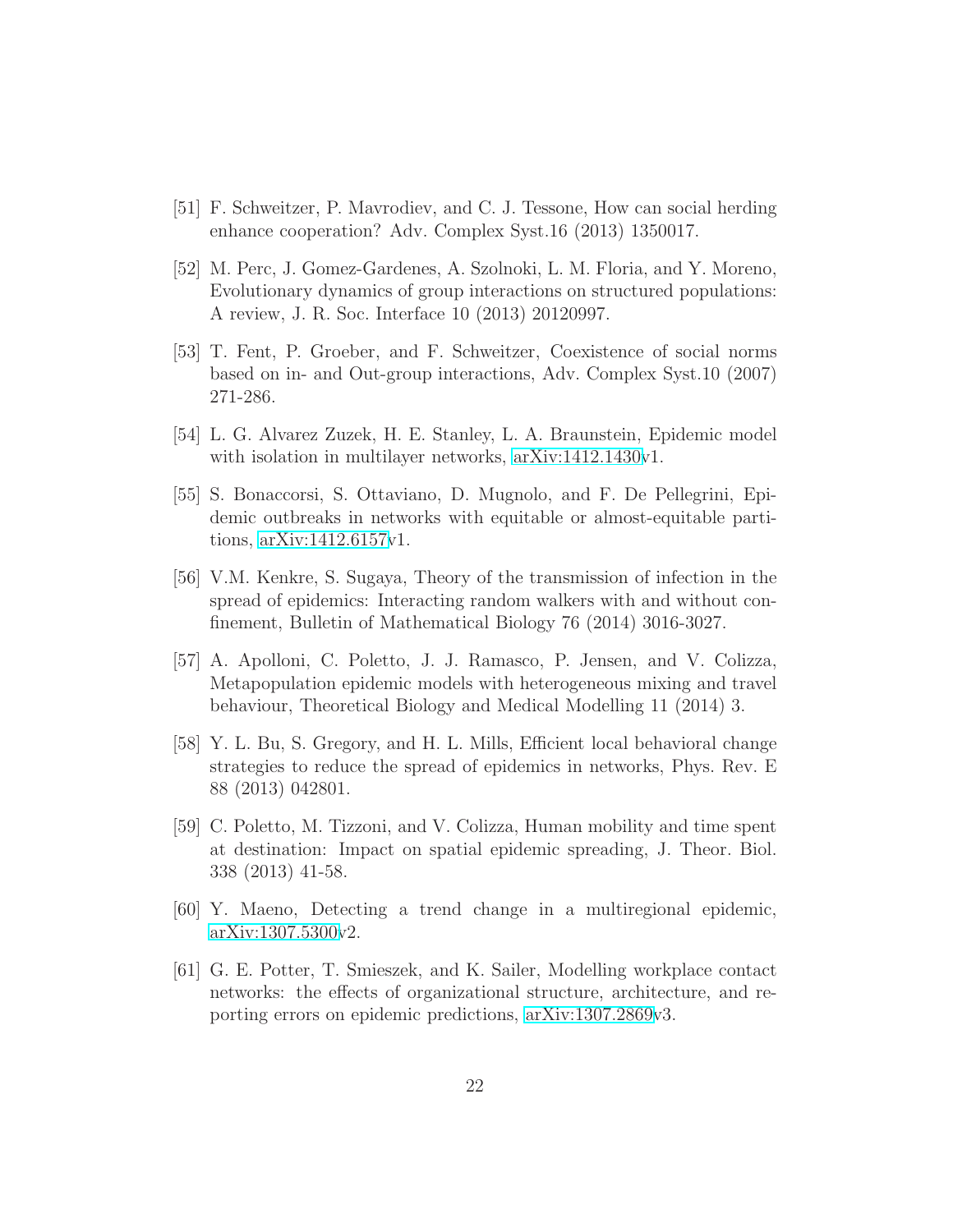- <span id="page-22-0"></span>[62] H. Lund, L. Lizana, I. Simonsen, Effects of city-size heterogeneity on epidemic spreading in a metapopulation: A reaction-diffusion approach, Journal of Statistical Physics 151 (2013) 367-382.
- <span id="page-22-1"></span>[63] A. X. Cui, Z.M. Yang, and T. Zhou, Strong ties promote the epidemic prevalence in susceptible-infected-susceptible spreading dynamics, PLoS ONE 9(2014) e113457.
- <span id="page-22-2"></span>[64] L. Giuggioli, S. Perez-Becker, and D. P. Sanders, Encounter times in overlapping domains: application to epidemic spread in a population of territorial animals, Phys. Rev. Lett. 110 (2013) 058103.
- <span id="page-22-3"></span>[65] V. Colizza and A. Vespignani, Invasion threshold in heterogeneous metapopulation networks, Phys. Rev. Lett. 99 (2007) 148701.
- <span id="page-22-4"></span>[66] V. Belik, T. Geisel, and D. Brockmann, Natural human mobility patterns and spatial spread of infectious diseases, Phys. Rev. X 1 (2011) 011001.
- <span id="page-22-5"></span>[67] E. Lopez, R. Parshani, R. Cohen, S. Carmi, and S. Havlin, Limited path percolation in complex networks, Phys. Rev. Lett. 99 (2007) 188701.
- <span id="page-22-6"></span>[68] M. E. J. Newman, I. Jensen, and R. M. Ziff, Percolation and epidemics in a two-dimensional small world, Phys. Rev. E 65 (2002) 021904.
- <span id="page-22-11"></span>[69] M.E.J. Newman and D.J. Watts, Scaling and percolation in the smallworld network model, Phys. Rev. E 60 (1999) 7332-7342.
- <span id="page-22-7"></span>[70] M.Kuperman and G.Abramson, Small world effect in an epidemiological model, Phys. Rev. Lett. 86 (2001) 2909-2912.
- <span id="page-22-8"></span>[71] R. Pastor-Satorras and A. Vespignani, Epidemic spreading in scale-free networks, Phys. Rev. Lett.86 (2001)3200-3.
- <span id="page-22-9"></span>[72] P. Van Mieghem and R. van de Bovenkamp, Non-markovian infection spread dramatically alters the susceptible-infected-susceptible epidemic threshold in networks, Phys. Rev. Lett. 110 (2013) 108701.
- <span id="page-22-10"></span>[73] L. Giuggioli, G. Abramson, V. M. Kenkre, R. Parmenter, and T. L. Yates, Theory of home range estimation from displacement measurements of animal populations, J. Theor. Biol. 240 (2006) 126.